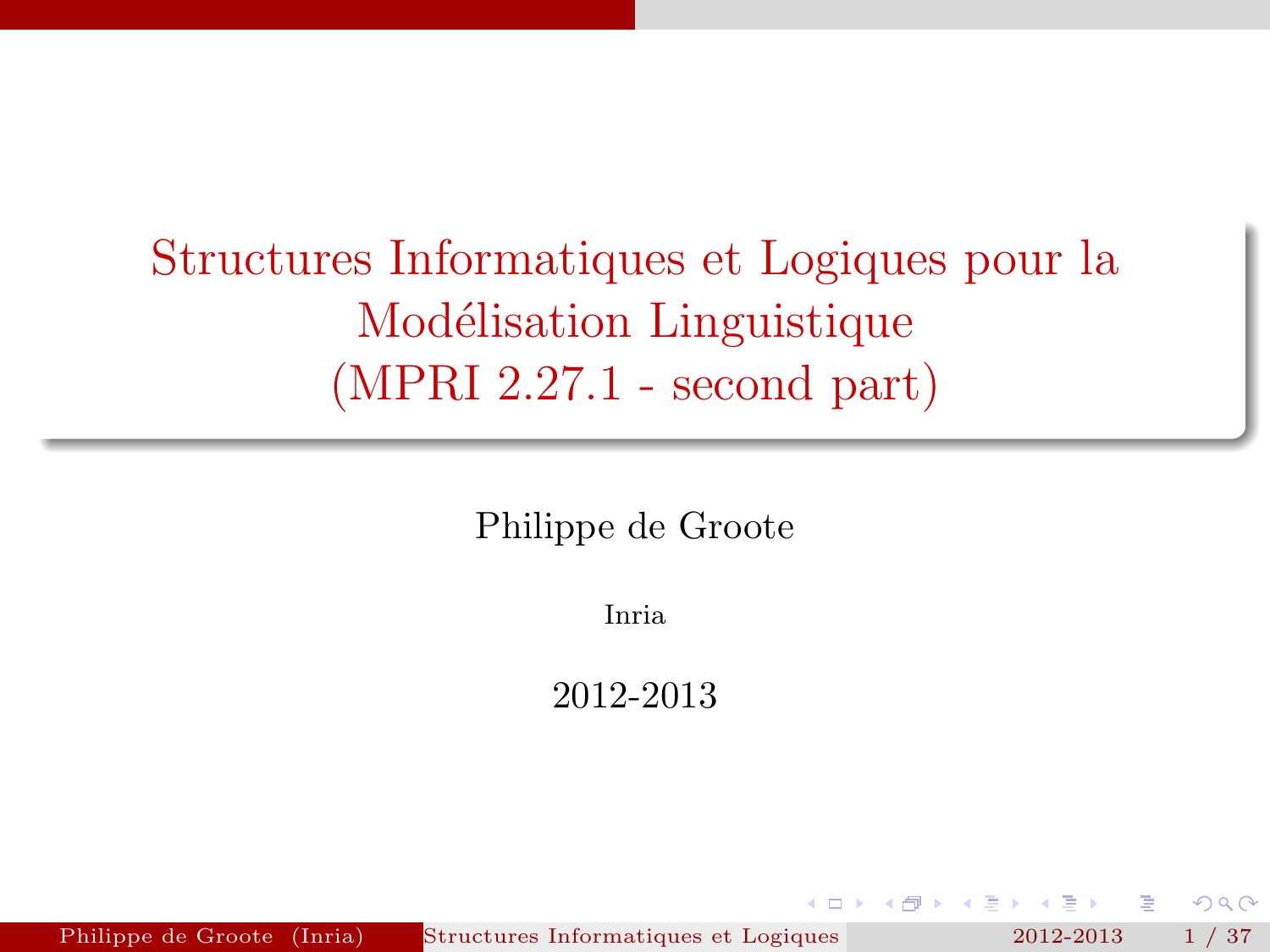# Syntax/semantics Interface

## **[Compositionality](#page-2-0)**

- [Context-free grammars](#page-4-0)
	- [Example](#page-4-0)
	- [Abstract syntax as heterogeneous algebra](#page-6-0)
	- [Homomorphism](#page-8-0)

### 3 [Higher-order abstract syntax](#page-11-0)

- [Higher-order signature](#page-11-0)
- [Examples](#page-13-0)
- [Higher-order homomorphism](#page-18-0)
- 4 [Abstract categorial grammars](#page-20-0)
	- **•** [Definition](#page-20-0)
	- [Generated languages](#page-23-0)
	- [Example](#page-25-0)
	- [Language-theoretic example](#page-29-0)
	- [Expressive power](#page-33-0)

 $\Omega$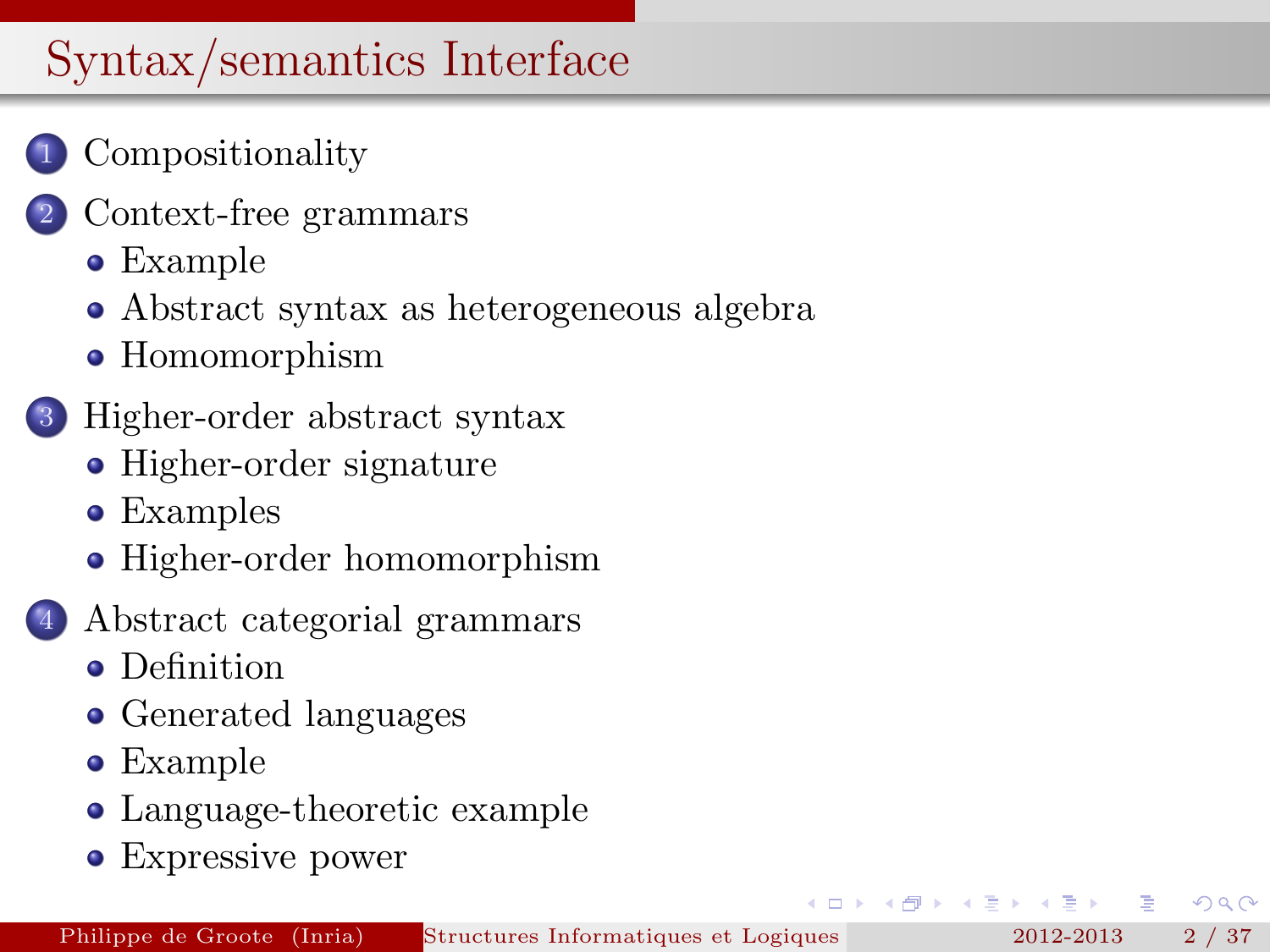- [Context-free grammars](#page-4-0)
	- [Example](#page-4-0)
	- [Abstract syntax as heterogeneous algebra](#page-6-0)
	- [Homomorphism](#page-8-0)
- 3 [Higher-order abstract syntax](#page-11-0)
	- [Higher-order signature](#page-11-0)
	- [Examples](#page-13-0)
	- [Higher-order homomorphism](#page-18-0)
- 4 [Abstract categorial grammars](#page-20-0)
	- **•** [Definition](#page-20-0)
	- [Generated languages](#page-23-0)
	- [Example](#page-25-0)
	- [Language-theoretic example](#page-29-0)
	- [Expressive power](#page-33-0)

4.000

<span id="page-2-0"></span> $\Omega$ 

 $A \equiv 0$  and  $B$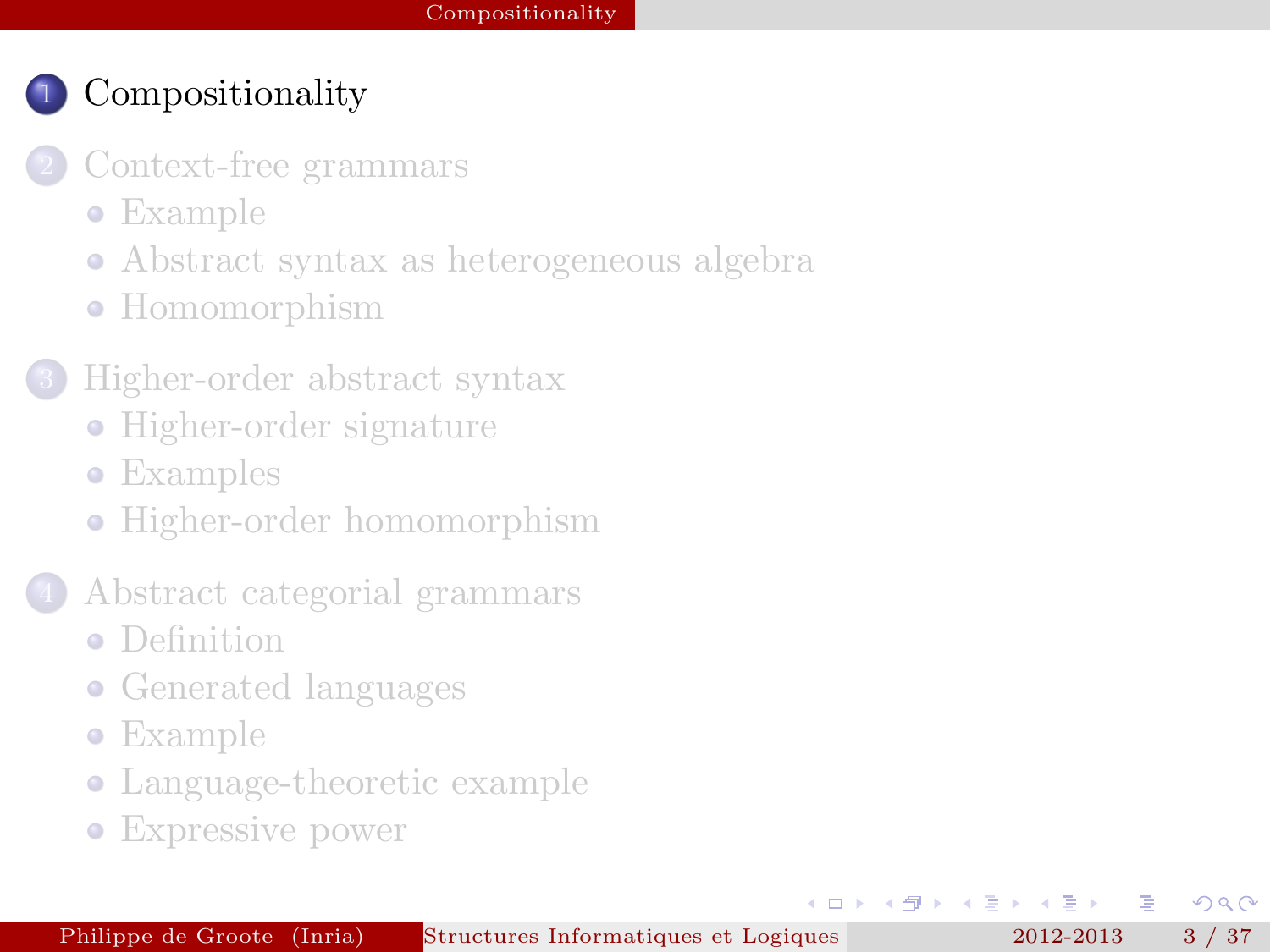#### Compositionality principle

The meaning of a complex expression is determined by the meanings of its constituents and by the formation rules used to combine them.

#### Montague's homomorphism requirement

Semantics must be obtained as a homomorphic image of syntax.

#### Contextuality principle

The meaning of an expression is determined by the meanings of the complex expressions of which it is a constituent.

 $QQQ$ 

 $\overline{AB}$   $\rightarrow$   $\overline{AB}$   $\rightarrow$   $\overline{AB}$   $\rightarrow$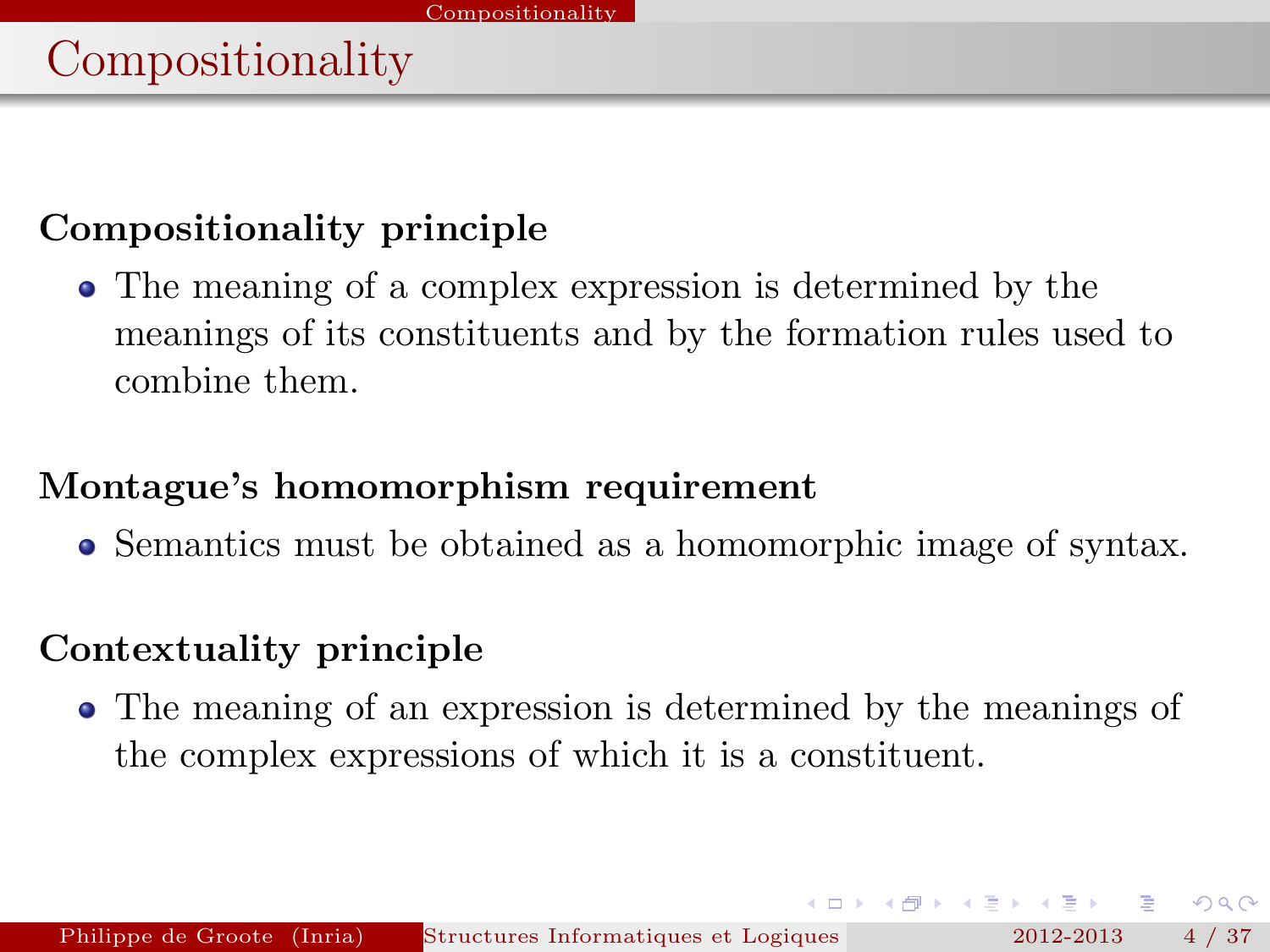#### [Context-free grammars](#page-4-0)

- [Example](#page-4-0)
- [Abstract syntax as heterogeneous algebra](#page-6-0)
- [Homomorphism](#page-8-0)

#### 3 [Higher-order abstract syntax](#page-11-0)

- [Higher-order signature](#page-11-0)
- [Examples](#page-13-0)
- [Higher-order homomorphism](#page-18-0)
- 4 [Abstract categorial grammars](#page-20-0)
	- **•** [Definition](#page-20-0)
	- [Generated languages](#page-23-0)
	- [Example](#page-25-0)
	- [Language-theoretic example](#page-29-0)
	- [Expressive power](#page-33-0)

4.000

<span id="page-4-0"></span> $\Omega$ 

 $A \equiv 0$  and  $B$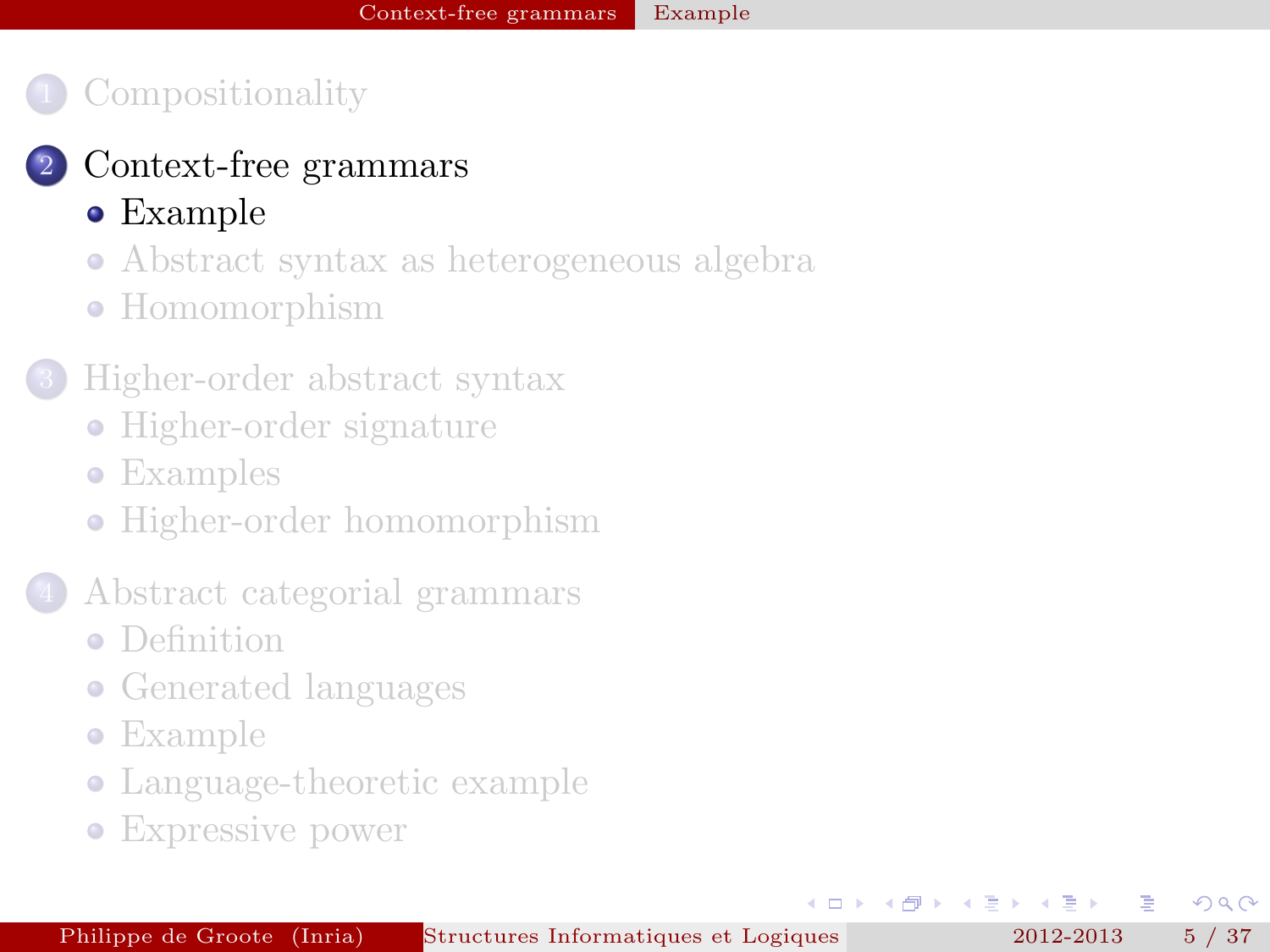## Rule to rule semantics

Context free grammar:

 $S \rightarrow NP VP$  $VP \rightarrow tV NP$  $tV \rightarrow$  loves  $NP \rightarrow John$  $NP \rightarrow$  somebody

Semantic rules:

$$
\begin{aligned}\n\llbracket \mathbf{S} \rrbracket &= \llbracket \mathbf{NP} \rrbracket \llbracket \mathbf{VP} \rrbracket \\
\llbracket \mathbf{VP} \rrbracket &= \lambda x. \llbracket \mathbf{NP} \rrbracket \, (\lambda y. \llbracket \mathbf{tV} \rrbracket \, y \, x) \\
\llbracket \mathbf{tV} \rrbracket &= \lambda y. \, \lambda x. \, \textbf{love} \, x \, y \\
\llbracket \mathbf{NP} \rrbracket &= \lambda k. \, \mathbf{k} \, \mathbf{j} \\
\llbracket \mathbf{NP} \rrbracket &= \lambda k. \, \exists y. \, k \, y\n\end{aligned}
$$

 $2Q$ 

- 4 重 8 14 重 8

( □ ) ( / <sup>□</sup> )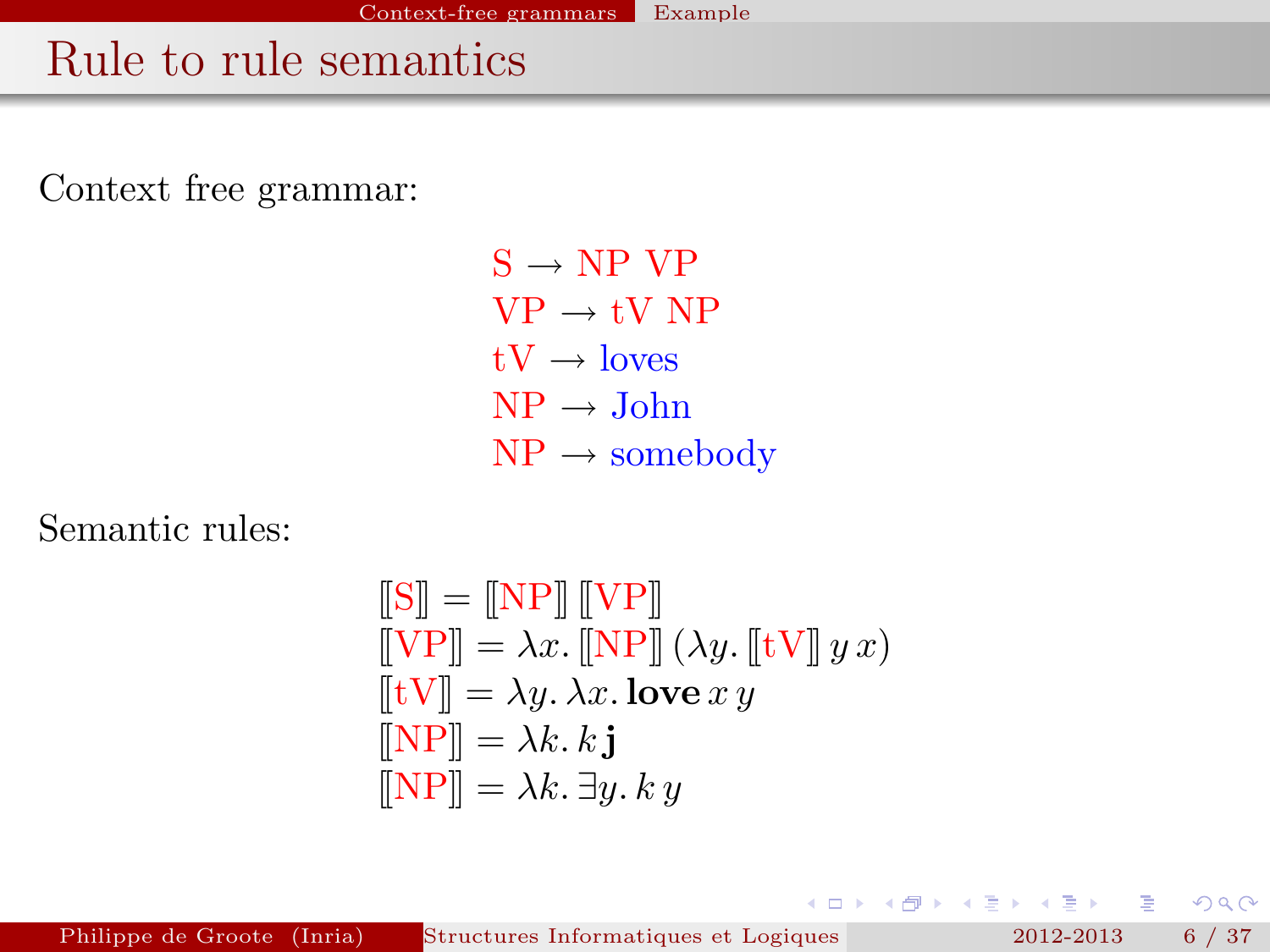#### [Context-free grammars](#page-4-0)

- [Example](#page-4-0)
- [Abstract syntax as heterogeneous algebra](#page-6-0)
- [Homomorphism](#page-8-0)

#### 3 [Higher-order abstract syntax](#page-11-0)

- [Higher-order signature](#page-11-0)
- [Examples](#page-13-0)
- [Higher-order homomorphism](#page-18-0)
- 4 [Abstract categorial grammars](#page-20-0)
	- **•** [Definition](#page-20-0)
	- [Generated languages](#page-23-0)
	- [Example](#page-25-0)
	- [Language-theoretic example](#page-29-0)
	- [Expressive power](#page-33-0)

4.000

<span id="page-6-0"></span> $\Omega$ 

 $\left\{ \begin{array}{ccc} 1 & 1 & 1 \\ 1 & 1 & 1 \end{array} \right.$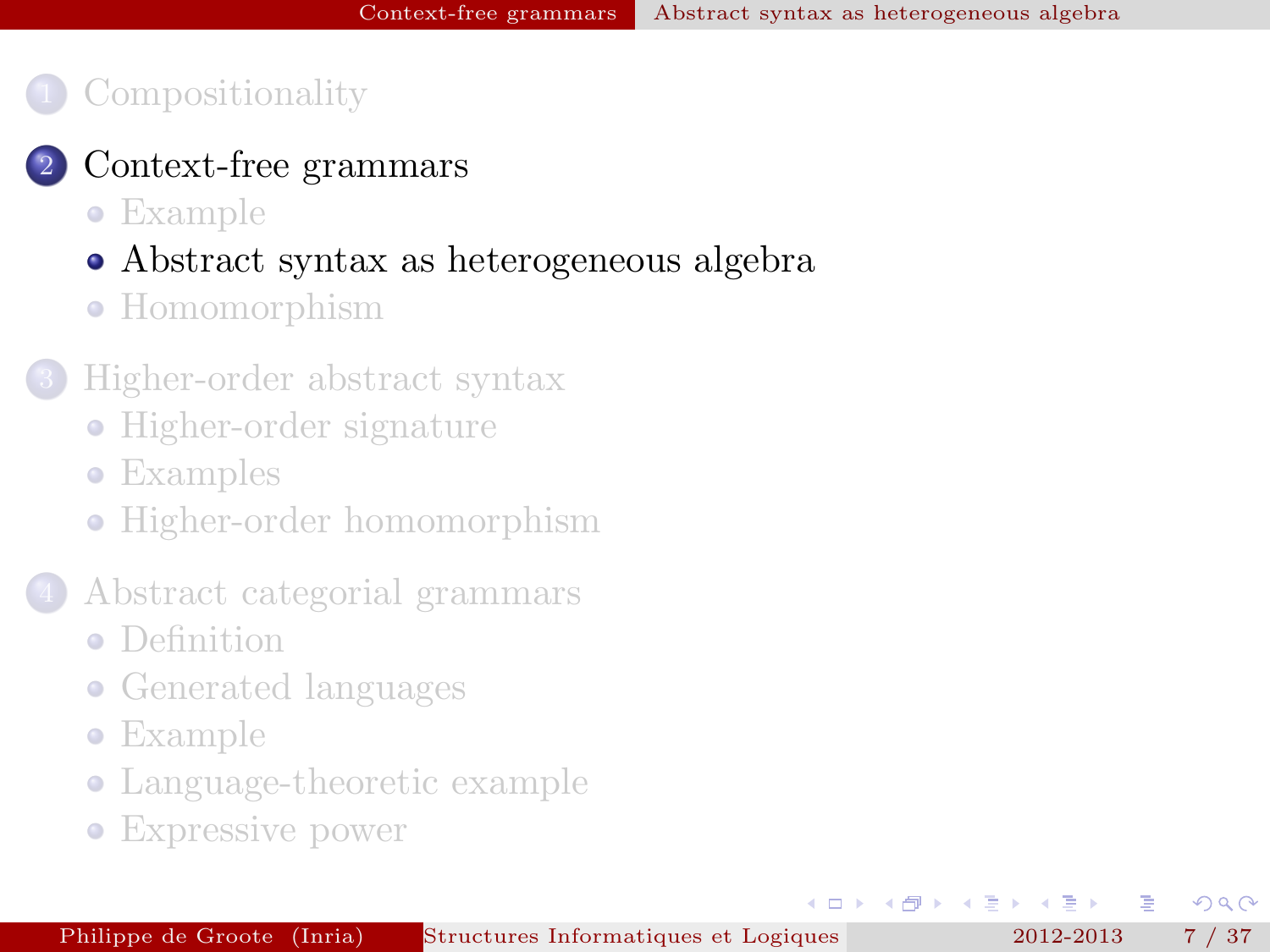## Signature associated to a CFG

Context free grammar:

| $S \rightarrow NP VP$     | $(p_1)$ |
|---------------------------|---------|
| $VP \rightarrow tV NP$    | $(p_2)$ |
| $tV \rightarrow$ loves    | $(p_3)$ |
| $NP \rightarrow John$     | $(p_4)$ |
| $NP \rightarrow$ somebody | $(p_5)$ |

Associate a *sort* to each non-terminal, and an *operator* to each production rule:

> $p_1 : NP \times VP \rightarrow S$  $p_2 : tV \times NP \rightarrow VP$  $p_3 : tV$  $p_4 : NP$  $p_5 : NP$

K ロ ▶ K 御 ▶ K ヨ ▶ K ヨ ▶

 $OQ$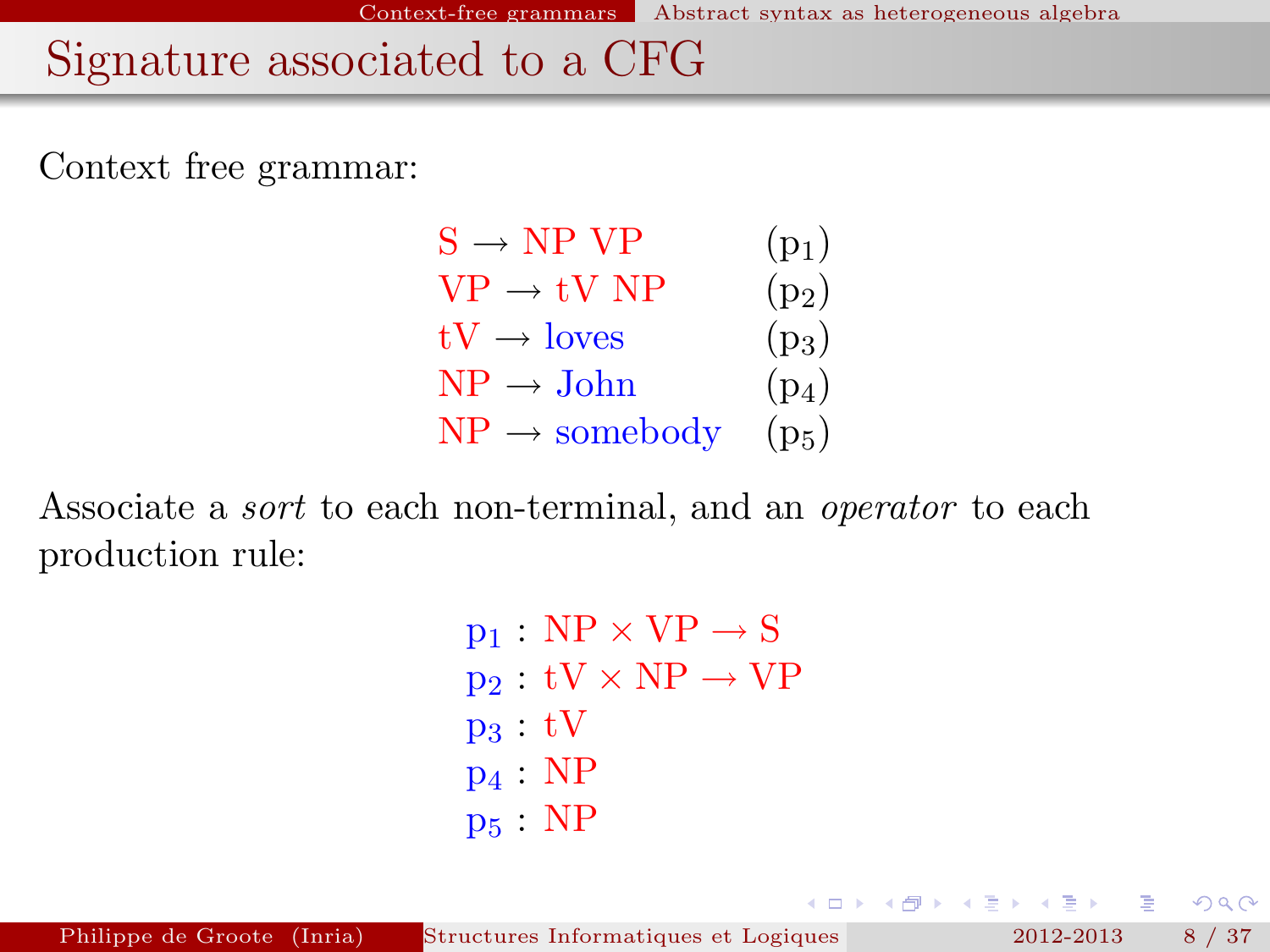#### [Context-free grammars](#page-4-0)

- [Example](#page-4-0)
- [Abstract syntax as heterogeneous algebra](#page-6-0)

#### • [Homomorphism](#page-8-0)

#### 3 [Higher-order abstract syntax](#page-11-0)

- [Higher-order signature](#page-11-0)
- [Examples](#page-13-0)
- [Higher-order homomorphism](#page-18-0)
- 4 [Abstract categorial grammars](#page-20-0)
	- **•** [Definition](#page-20-0)
	- [Generated languages](#page-23-0)
	- [Example](#page-25-0)
	- [Language-theoretic example](#page-29-0)
	- [Expressive power](#page-33-0)

4.000

<span id="page-8-0"></span> $\Omega$ 

 $A \equiv 0$  and  $B$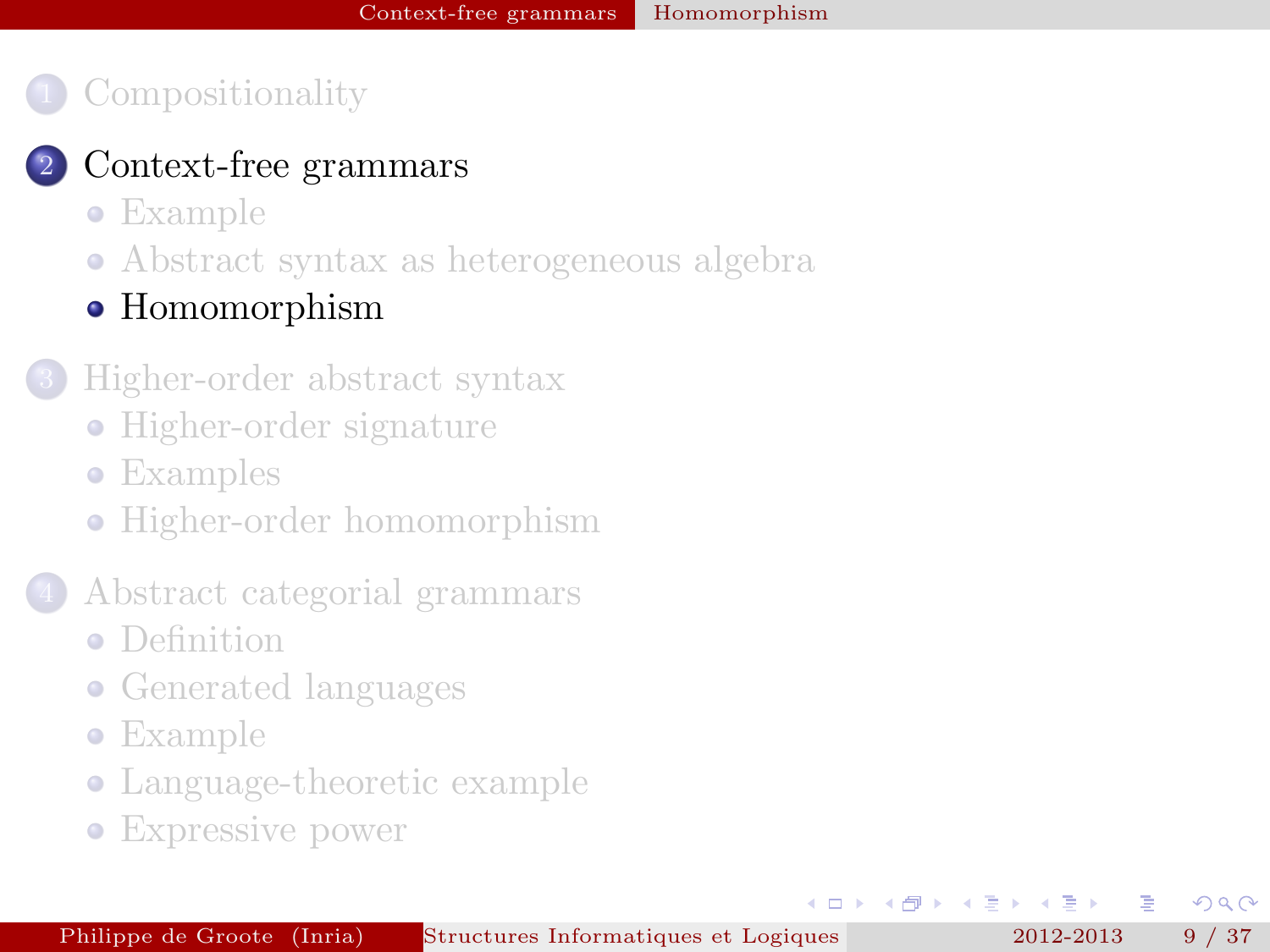# Syntactic and semantic algebras

Syntactic algebra:

 $p_1 : NP \times VP \rightarrow S$  $p_2 : tV \times NP \rightarrow VP$  $p_3 : tV$ p<sup>4</sup> : NP p<sup>5</sup> : NP

Semantic algebra:

$$
f_1(a, b) = a b : NP^* \times VP^* \rightarrow S^*
$$
  
\n
$$
f_2(a, b) = \lambda x. b (\lambda y. a y x) : TV^* \times NP^* \rightarrow VP^*
$$
  
\n
$$
f_3 = \lambda y. \lambda x. \text{love } xy : TV^*
$$
  
\n
$$
f_4 = \lambda k. k \textbf{j} : NP^*
$$
  
\n
$$
f_5 = \lambda k. \exists y. k y : NP^*
$$

重。

 $2Q$ 

 $\mathcal{A} \xrightarrow{\sim} \mathcal{B} \rightarrow \mathcal{A} \xrightarrow{\sim} \mathcal{B} \rightarrow$ 

 $\leftarrow$   $\Box$ 

 $\rightarrow$   $\Box$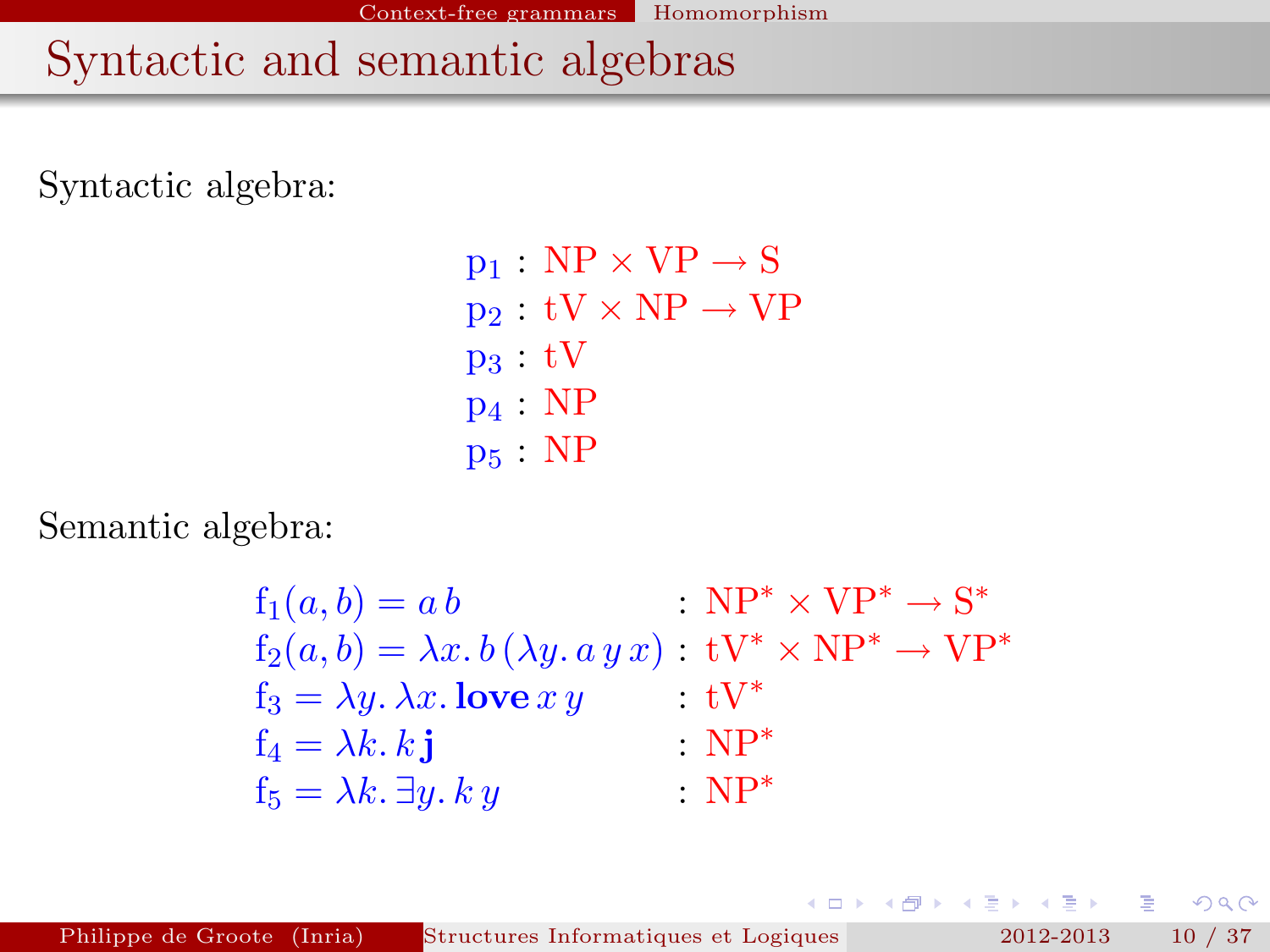Where:

$$
S^* = o
$$
  
VP\* =  $\iota \to o$   
 $tV^* = \iota \to \iota \to o$   
NP\* =  $(\iota \to o) \to o$ 

Philippe de Groote (Inria) Structures Informatiques et Logiques pour la Modielisation Linguisticus (MPRI 2012-2013 11 / 37.1 - second particular particular et Logique (MPRI 2012-2013 11 / 37.1 - second particular et Logiqu

重。  $2990$ 

メロト メ都 トメ 老 トメ 差 ト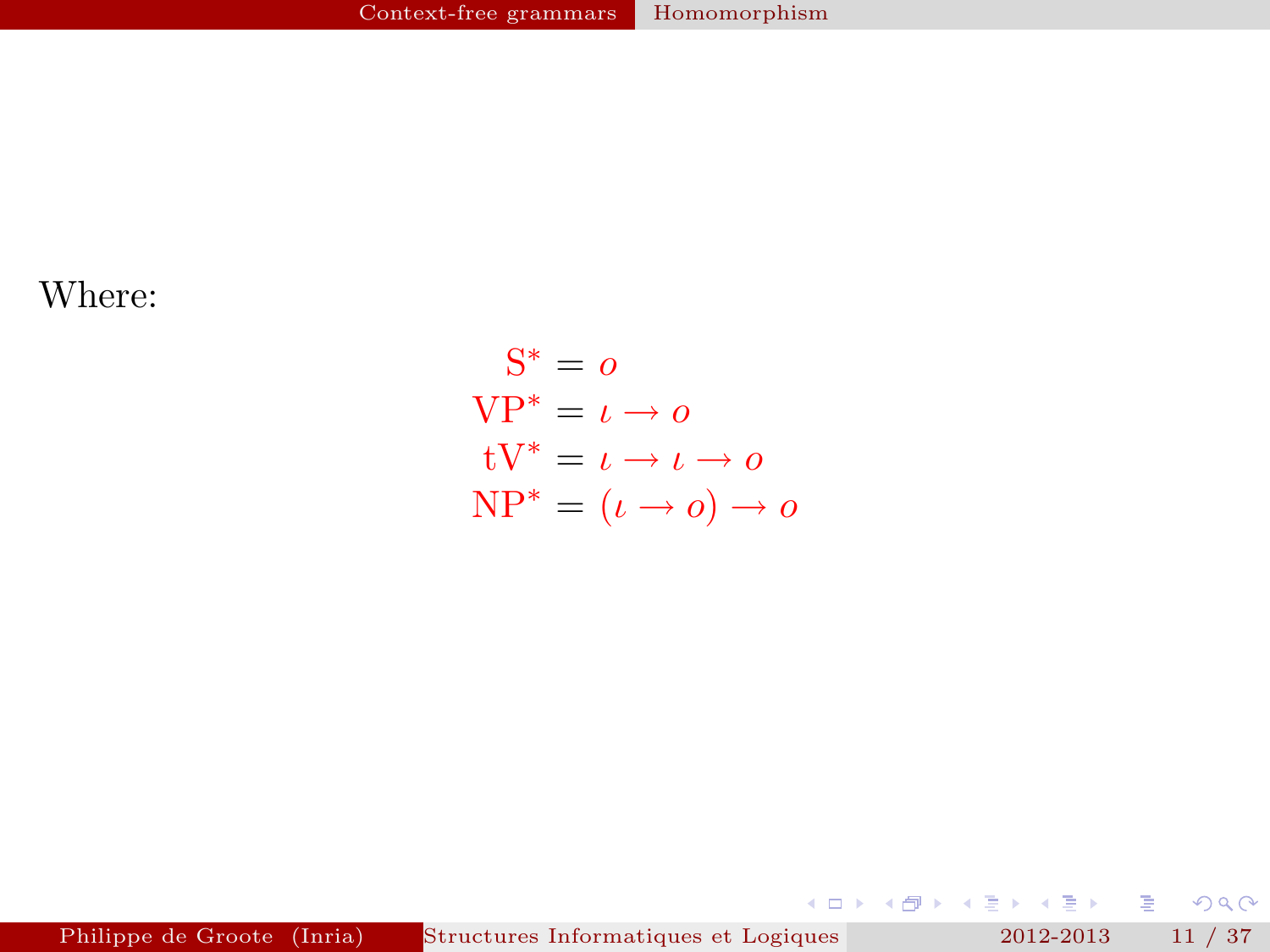- [Context-free grammars](#page-4-0)
	- [Example](#page-4-0)
	- [Abstract syntax as heterogeneous algebra](#page-6-0)
	- [Homomorphism](#page-8-0)

#### 3 [Higher-order abstract syntax](#page-11-0)

- [Higher-order signature](#page-11-0)
- [Examples](#page-13-0)
- [Higher-order homomorphism](#page-18-0)

#### 4 [Abstract categorial grammars](#page-20-0)

- **•** [Definition](#page-20-0)
- [Generated languages](#page-23-0)
- [Example](#page-25-0)
- [Language-theoretic example](#page-29-0)
- [Expressive power](#page-33-0)

 $\leftarrow$   $\Box$ 

舌

4 三 下

<span id="page-11-0"></span> $\Omega$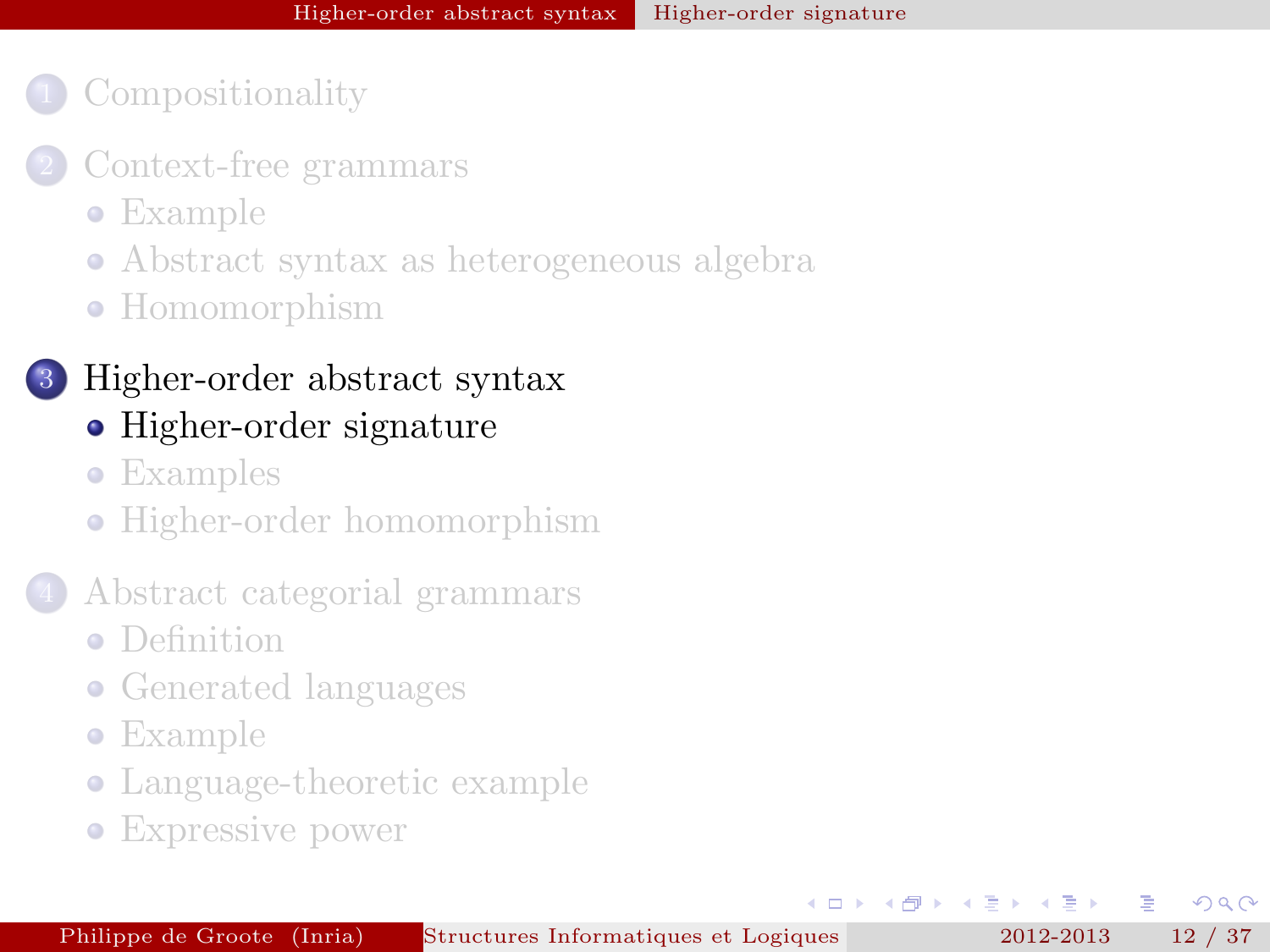# Definition

Let  $\mathcal{T}(A)$  be the set of functional types built on the set of atomic types A, i.e.:

 $\mathcal{T}(A)$  ::= A |  $(\mathcal{T}(A) \rightarrow \mathcal{T}(A))$ 

A higher-order signature is a triple  $\Sigma = \langle A, C, \tau \rangle$ , where:

- $\bullet$  A is a finite set of atomic types;
- $\bullet$  *C* is a finite set of constants;
- $\bullet \tau : C \to \mathcal{T}(A)$  is a function that assigns each constant in C with a simple type built on A.

We use  $\Lambda(\Sigma)$  to denote the set of simply typed  $\lambda$ -terms built upon a higher-order linear signature  $\Sigma$ .

We use  $\Lambda^{0}(\Sigma)$  to denote the set of linear  $\lambda$ -terms built upon a higher-order signature  $\Sigma$ .

K ロ > K 레 > K 코 > K 코 > H 코 → YO Q Q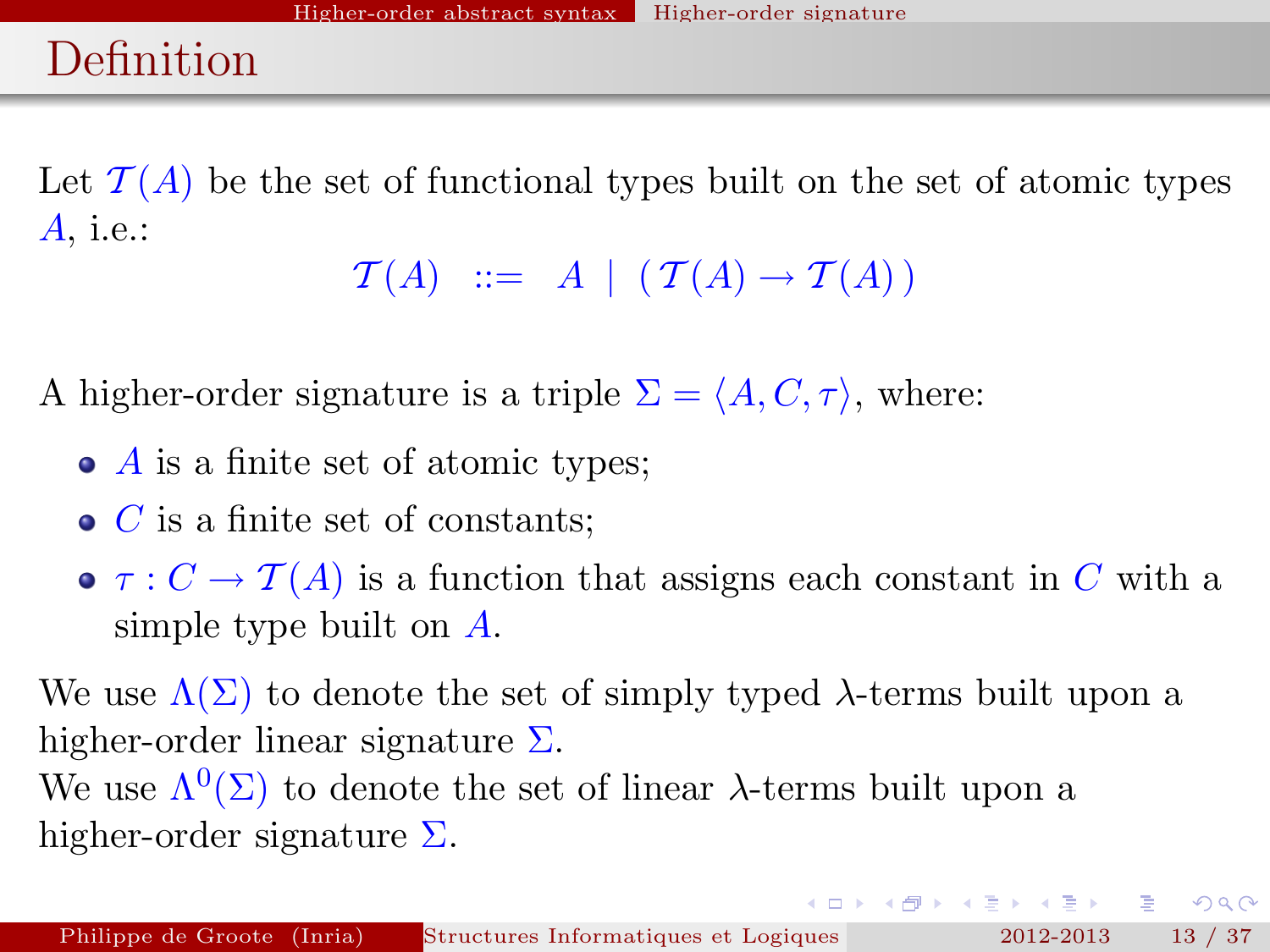- [Context-free grammars](#page-4-0)
	- [Example](#page-4-0)
	- [Abstract syntax as heterogeneous algebra](#page-6-0)
	- [Homomorphism](#page-8-0)



#### 3 [Higher-order abstract syntax](#page-11-0)

- [Higher-order signature](#page-11-0)
- [Examples](#page-13-0)
- [Higher-order homomorphism](#page-18-0)
- 4 [Abstract categorial grammars](#page-20-0)
	- **•** [Definition](#page-20-0)
	- [Generated languages](#page-23-0)
	- [Example](#page-25-0)
	- [Language-theoretic example](#page-29-0)
	- [Expressive power](#page-33-0)

4.000

 $\leftarrow$   $\equiv$   $\rightarrow$ 

<span id="page-13-0"></span> $\Omega$ 

舌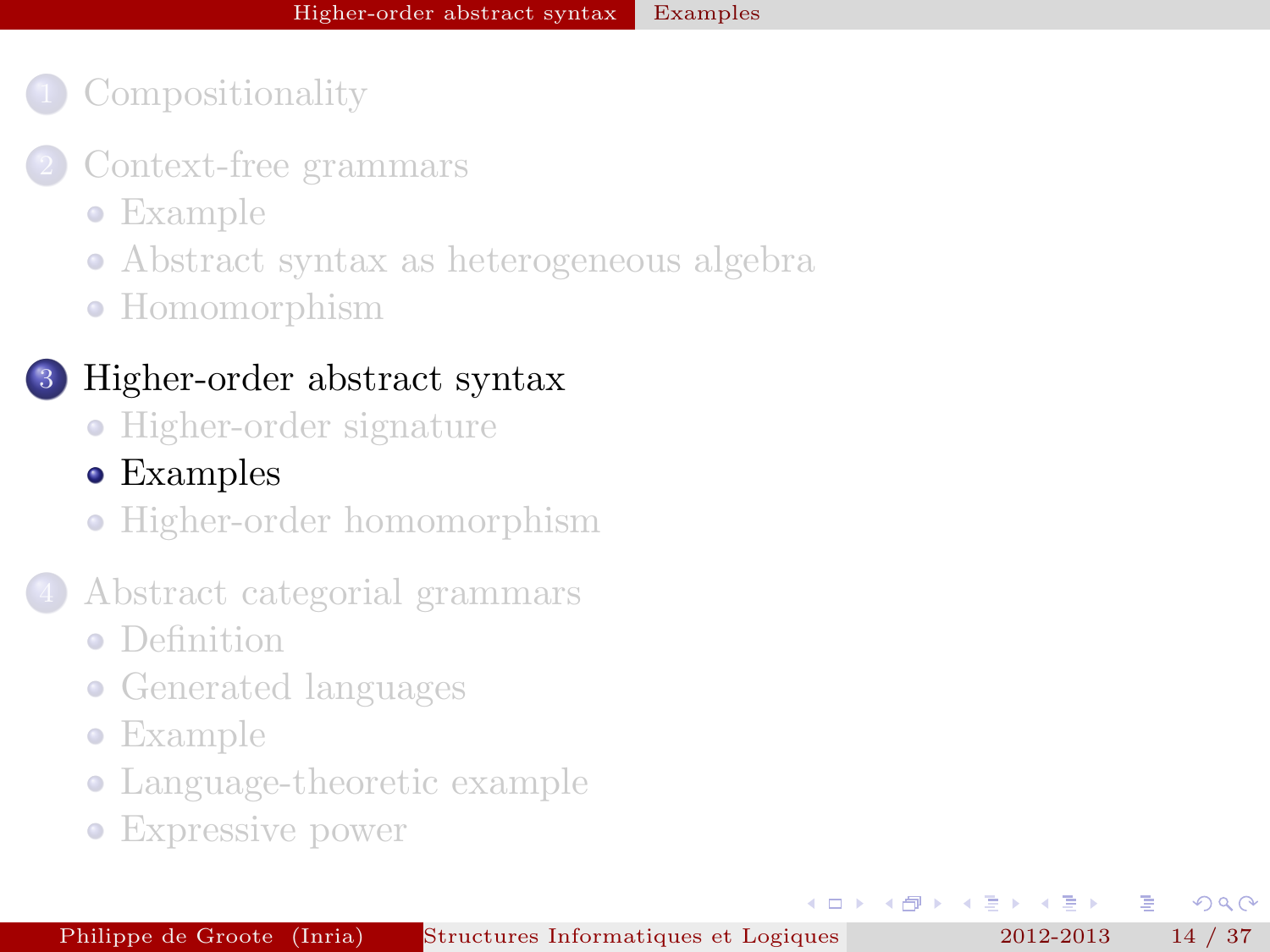$p_1 : NP \rightarrow VP \rightarrow S$  $p_2 : tV \to NP \to VP$  $p_3 : tV$ p<sup>4</sup> : NP  $p_5 : NP$ 

 $E = 0$ 

メロト メタト メモト メモト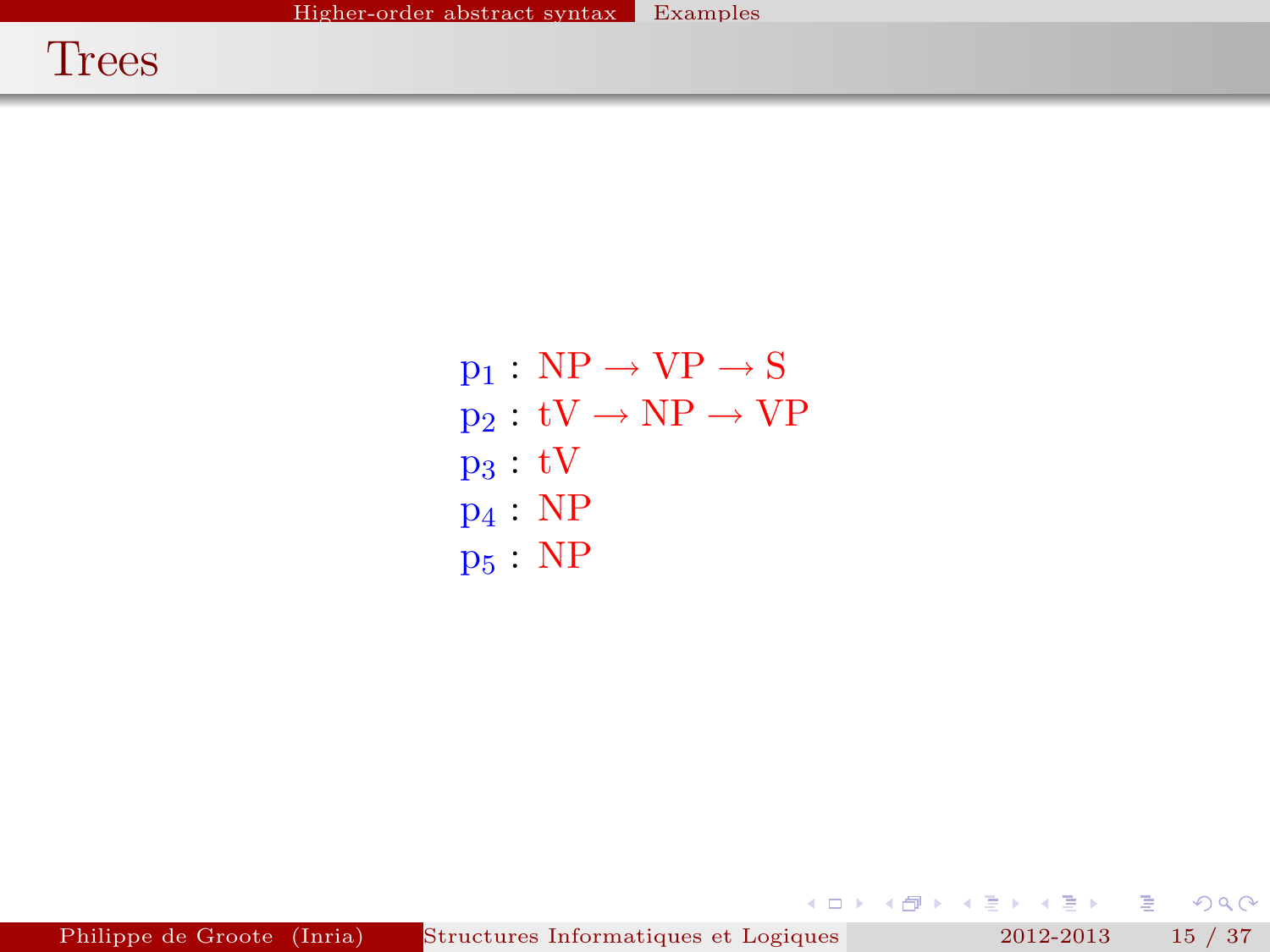A canonical way of representing strings as  $\lambda$ -terms consists of representing them as function compositions:

 $'abbac' = \lambda x. a (b (b (a (c x))))$ 

In this setting:

$$
\epsilon \stackrel{\triangle}{=} \lambda x. x
$$
  

$$
\alpha + \beta \stackrel{\triangle}{=} \lambda \alpha. \lambda \beta. \lambda x. \alpha (\beta x)
$$

 $QQ$ 

化重氮 化重氮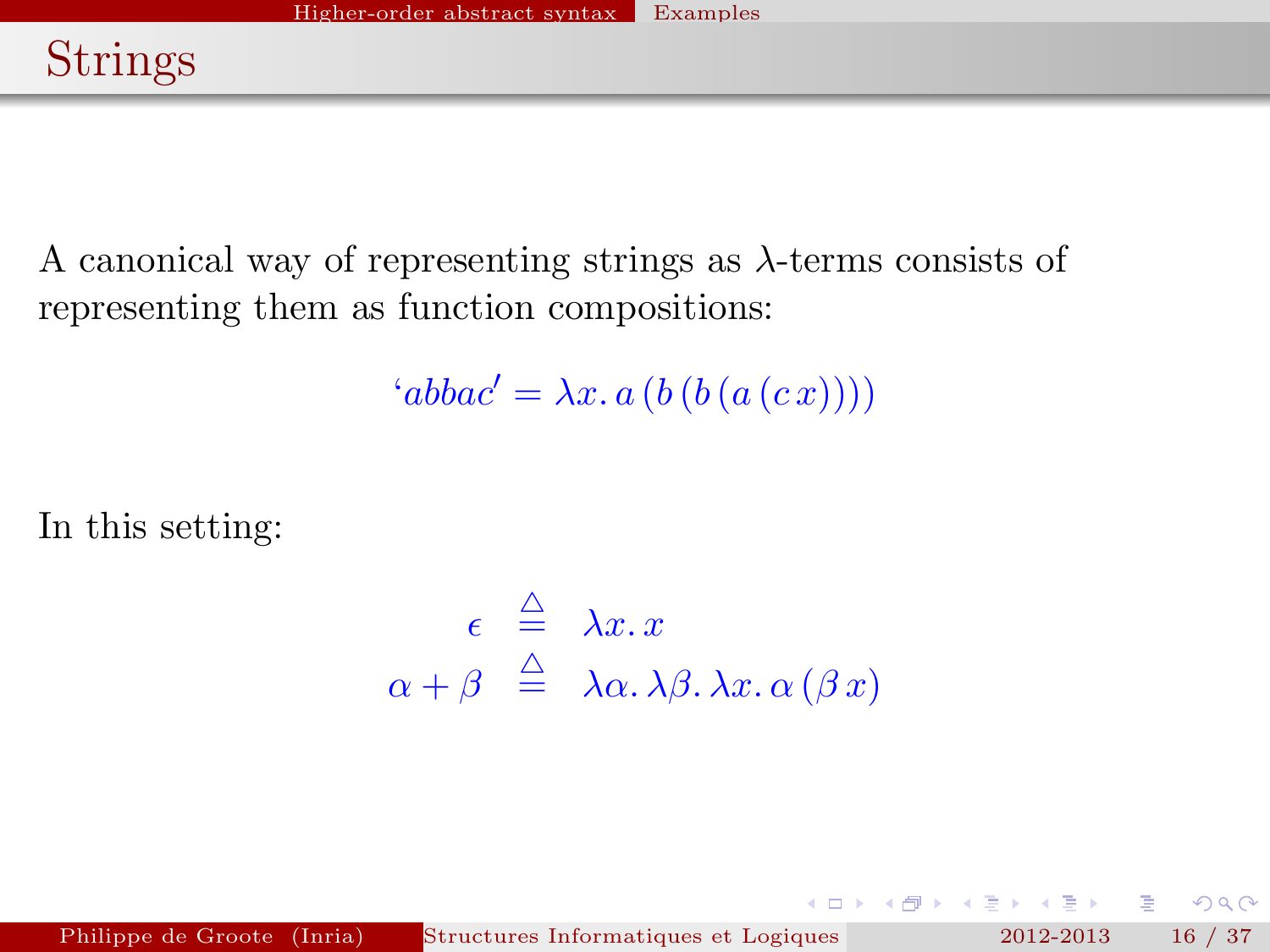zero : term  $succ : term \rightarrow term$  $add:$  term  $\rightarrow$  term  $\rightarrow$  term . . .  $eq: term \rightarrow term \rightarrow prop$  $not : prop \rightarrow prop$ and :  $prop \rightarrow prop \rightarrow prop$ forall :  $(\text{term} \rightarrow \text{prop}) \rightarrow \text{prop}$ 

 $E \Omega$ 

人名意阿尔 电电子

 $\leftarrow$   $\Box$ 

 $\rightarrow$   $\Box$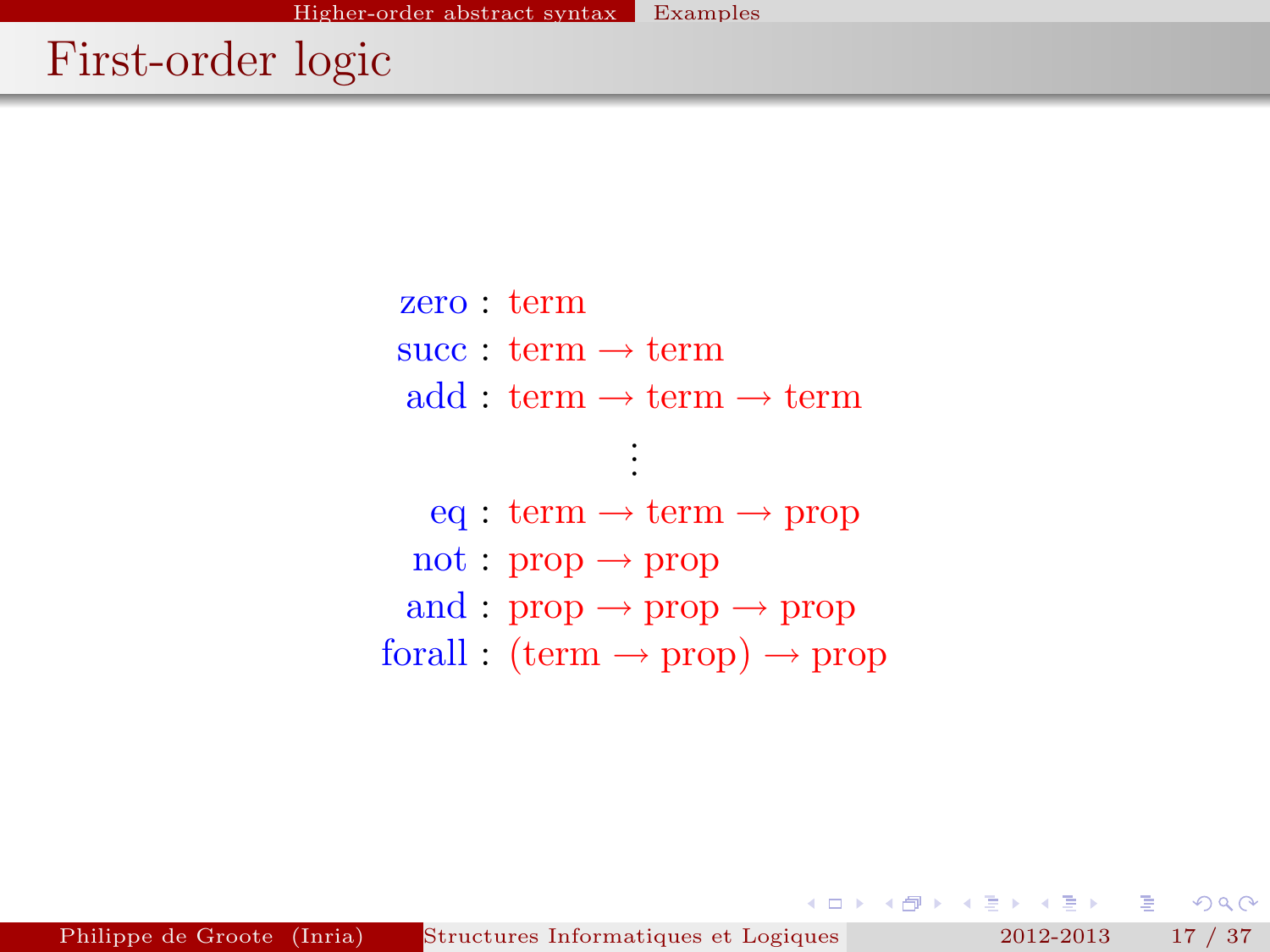# linguistic example

. . .  $a : N \rightarrow NP$ wise  $: N \rightarrow N$  $man \cdot N$ who :  $(NP \rightarrow S) \rightarrow N \rightarrow N$  $loves : NP \rightarrow NP \rightarrow S$ himself :  $(NP \rightarrow NP \rightarrow S) \rightarrow NP \rightarrow S$ . . .

Philippe de Groote (Inria) Structures Informatiques et Logiques pour la Modielisation Linguisticus (MPRI 2012-2013 18 / 37.1 - second particular particular et Logique (MPRI 2012-2013 18 / 37.1 - second particular et Logiqu

K ロ ▶ K 御 ▶ K ヨ ▶ K ヨ ▶

 $E = \Omega Q$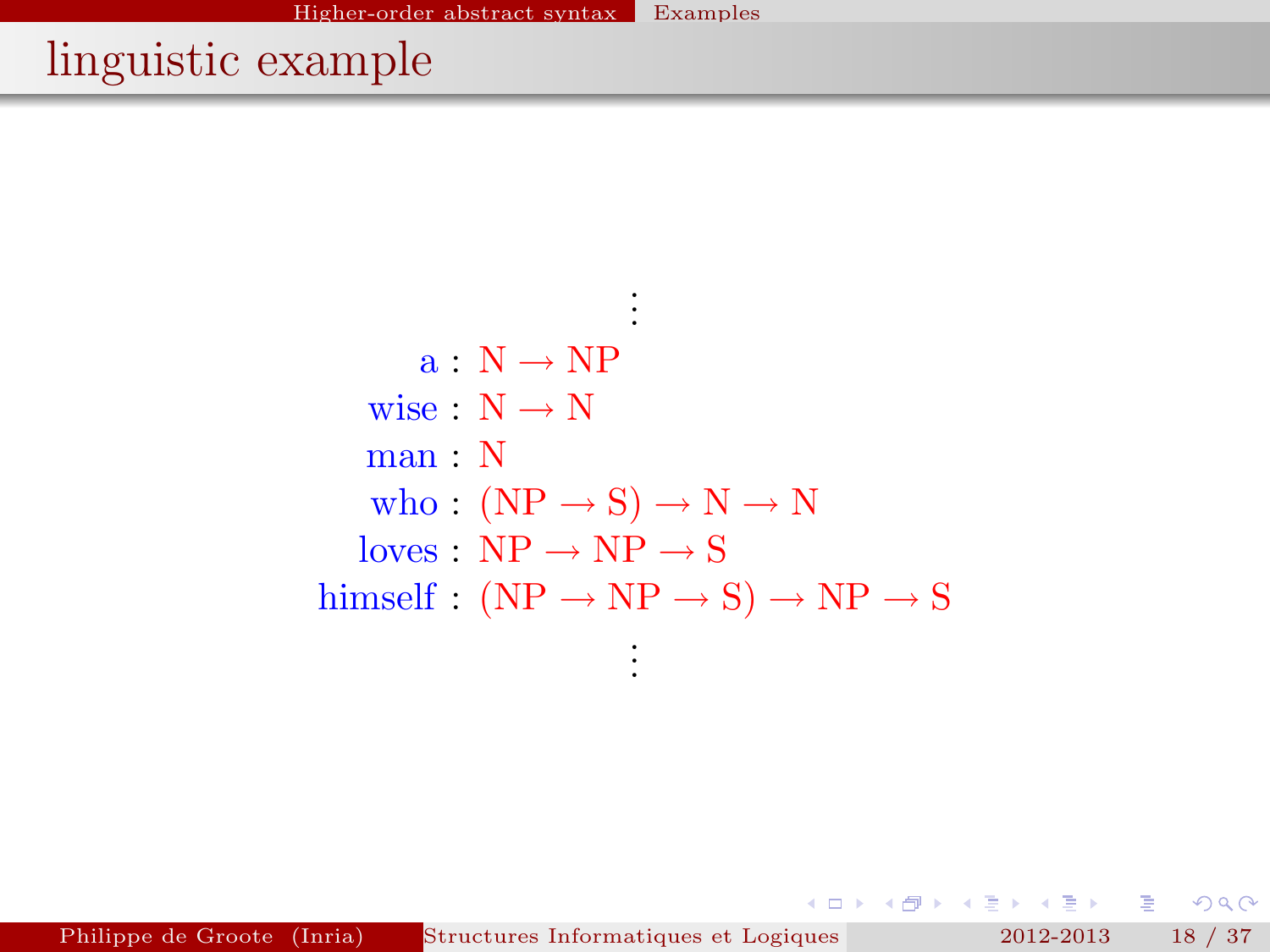- [Context-free grammars](#page-4-0)
	- [Example](#page-4-0)
	- [Abstract syntax as heterogeneous algebra](#page-6-0)
	- [Homomorphism](#page-8-0)

#### 3 [Higher-order abstract syntax](#page-11-0)

- [Higher-order signature](#page-11-0)
- [Examples](#page-13-0)

### • [Higher-order homomorphism](#page-18-0)

- 4 [Abstract categorial grammars](#page-20-0)
	- **•** [Definition](#page-20-0)
	- [Generated languages](#page-23-0)
	- [Example](#page-25-0)
	- [Language-theoretic example](#page-29-0)
	- [Expressive power](#page-33-0)

 $\leftarrow$   $\Box$ 

<span id="page-18-0"></span> $\Omega$ 

舌

不重 的人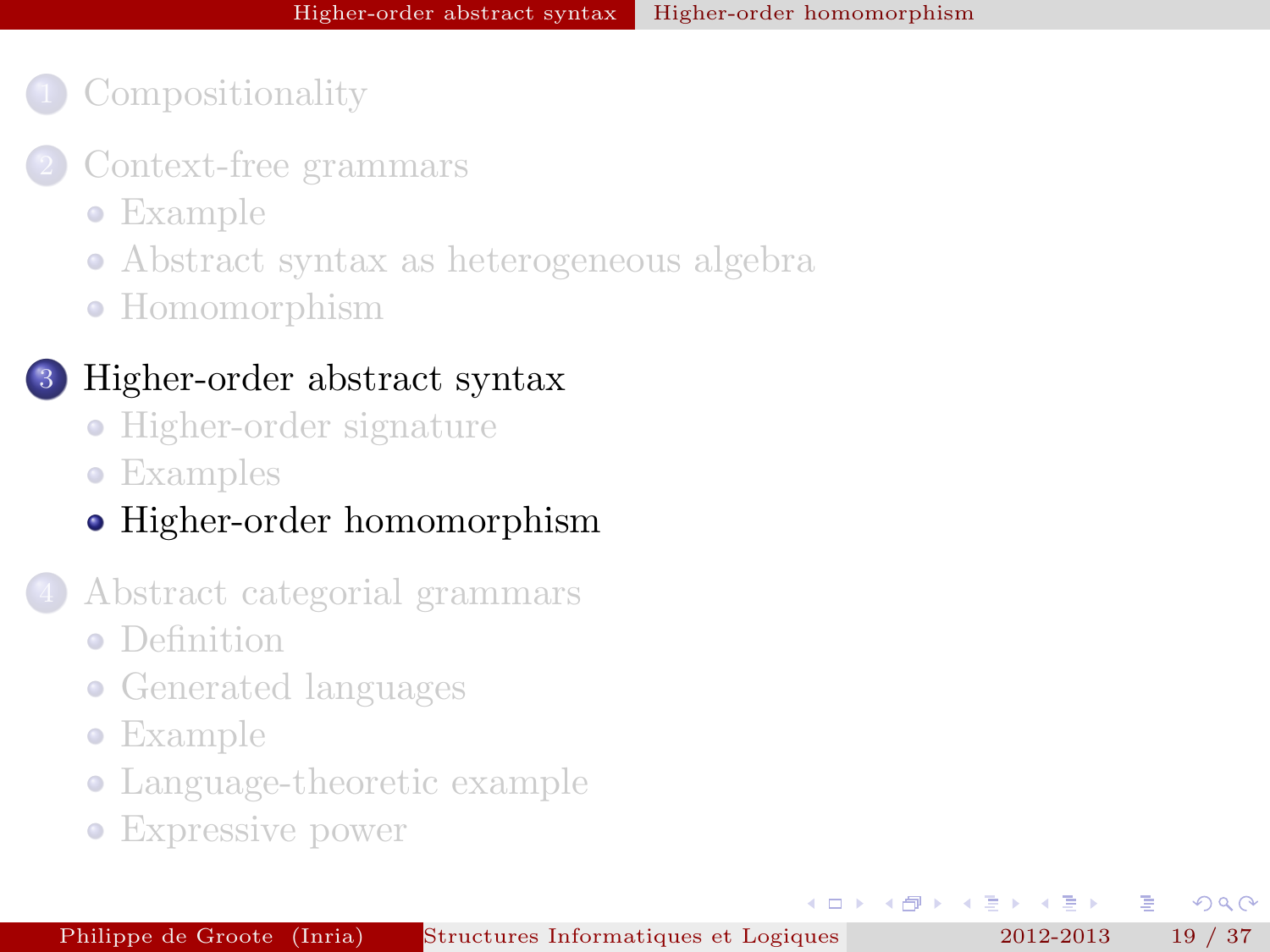# Definition

Given two higher-order signatures  $\Sigma_1 = \langle A_1, C_1, \tau_1 \rangle$  and  $\Sigma_2 = \langle A_2, C_2, \tau_2 \rangle$ , a higher-order homomorphism  $\mathcal{H} = \langle \eta, \theta \rangle$  from  $\Sigma_1$  to  $\Sigma_2$  is generated by two functions:

- $\bullet$   $n: A_1 \rightarrow \mathcal{T}(A_2)$ ,
- $\bullet$   $\theta$  :  $C_1 \rightarrow \Lambda(\Sigma_2)$ ,

such that

 $\vdash_{\Sigma_2} \theta(c) : \hat{\eta}(\tau_1(c)).$ 

where  $\hat{\eta}$  is the homomorphic extension of  $\eta$ , i.e.:

- $\hat{\eta}(a) = \eta(a)$ , for  $a \in A_1$ .
- $\hat{\eta}(\alpha \rightarrow \beta) = \hat{\eta}(\alpha) \rightarrow \hat{\eta}(\beta).$

 $\equiv$  990

**K ロ ▶ 〈 御 ▶ 〈 ヨ ▶ 〈 ヨ ▶**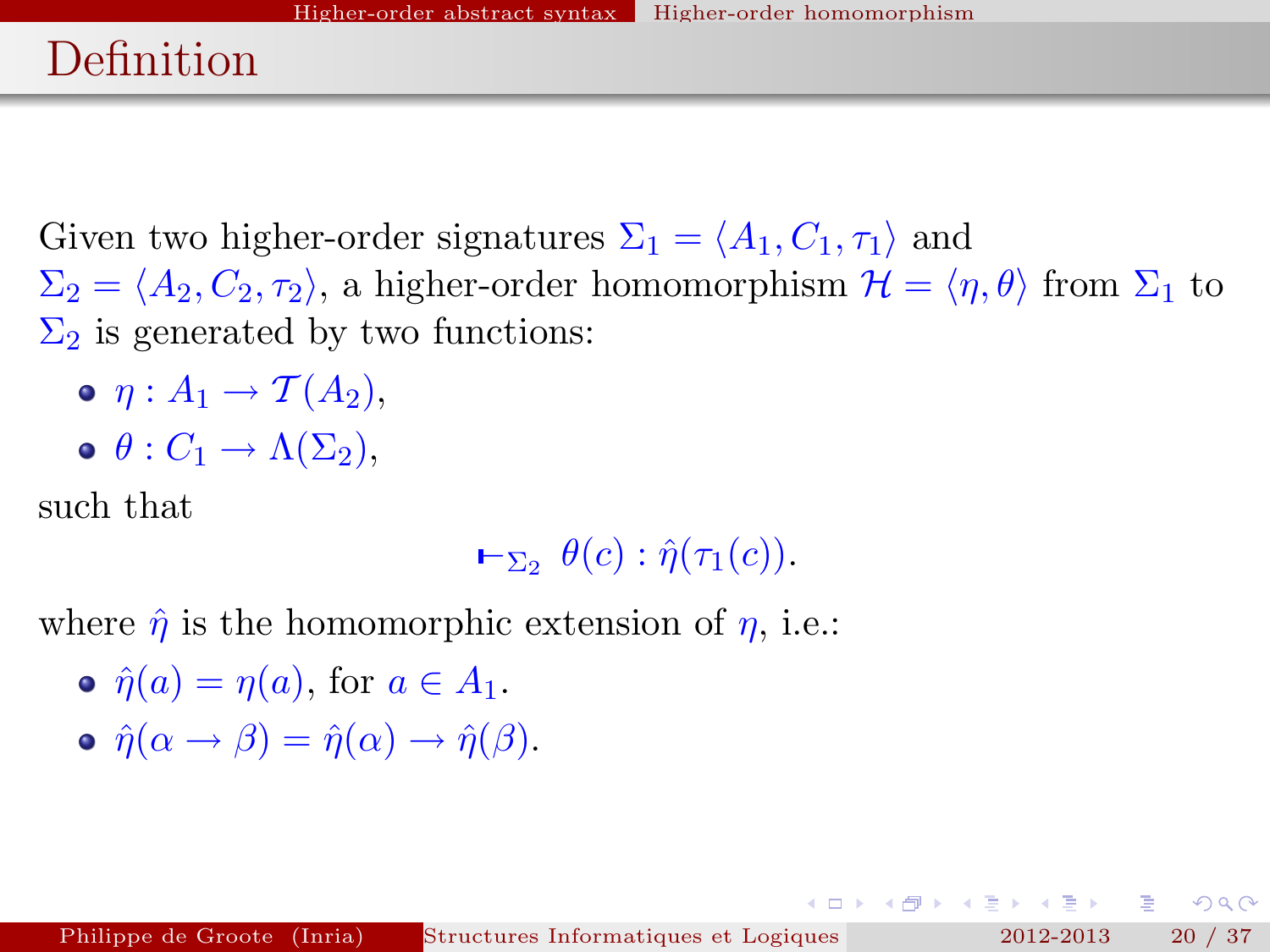- **[Compositionality](#page-2-0)**
- [Context-free grammars](#page-4-0)
	- [Example](#page-4-0)
	- [Abstract syntax as heterogeneous algebra](#page-6-0)
	- [Homomorphism](#page-8-0)
- 3 [Higher-order abstract syntax](#page-11-0)
	- [Higher-order signature](#page-11-0)
	- [Examples](#page-13-0)
	- [Higher-order homomorphism](#page-18-0)
	- 4 [Abstract categorial grammars](#page-20-0) • [Definition](#page-20-0)
		- [Generated languages](#page-23-0)
		- [Example](#page-25-0)
		- [Language-theoretic example](#page-29-0)
		- [Expressive power](#page-33-0)

 $\leftarrow$   $\Box$ 

舌

不重 的人  $\rightarrow$   $\equiv$  <span id="page-20-0"></span> $\Omega$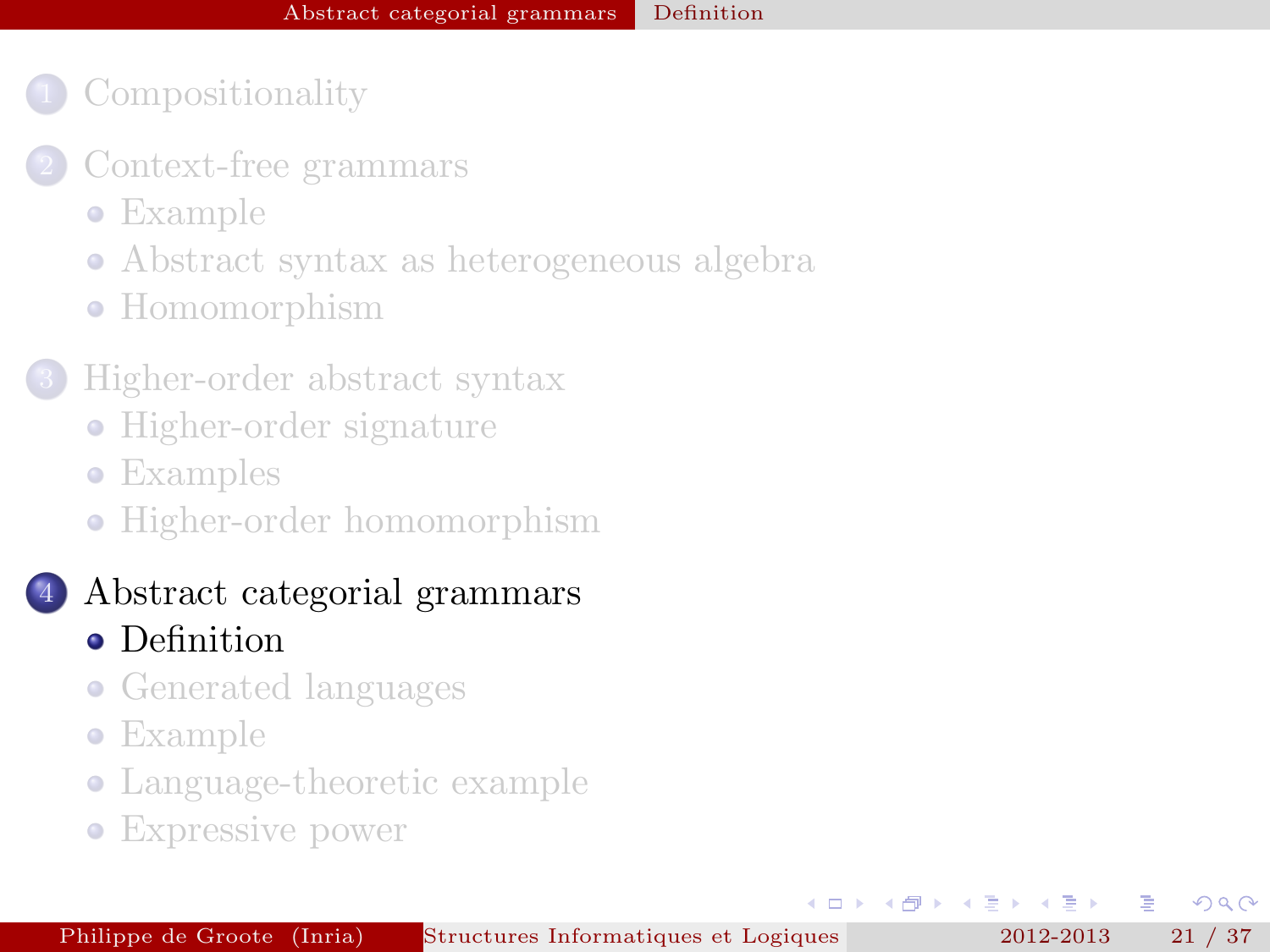Vocabularies and Lexicon

A vocabulary is defined to be a higher-order signature.

Given two vocabularies  $\Sigma_1$  and  $\Sigma_2$ , a lexicon  $\mathcal L$  from  $\Sigma_1$  to  $\Sigma_2$  is defined to be a linear higher-order homomorphism  $\mathcal{L} : \Sigma_1 \to \Sigma_2$ .

Philippe de Groote (Inria) Structures Informatiques et Logiques pour la Modielisation 22 / 37

 $QQ$ 

**A BAKA BA**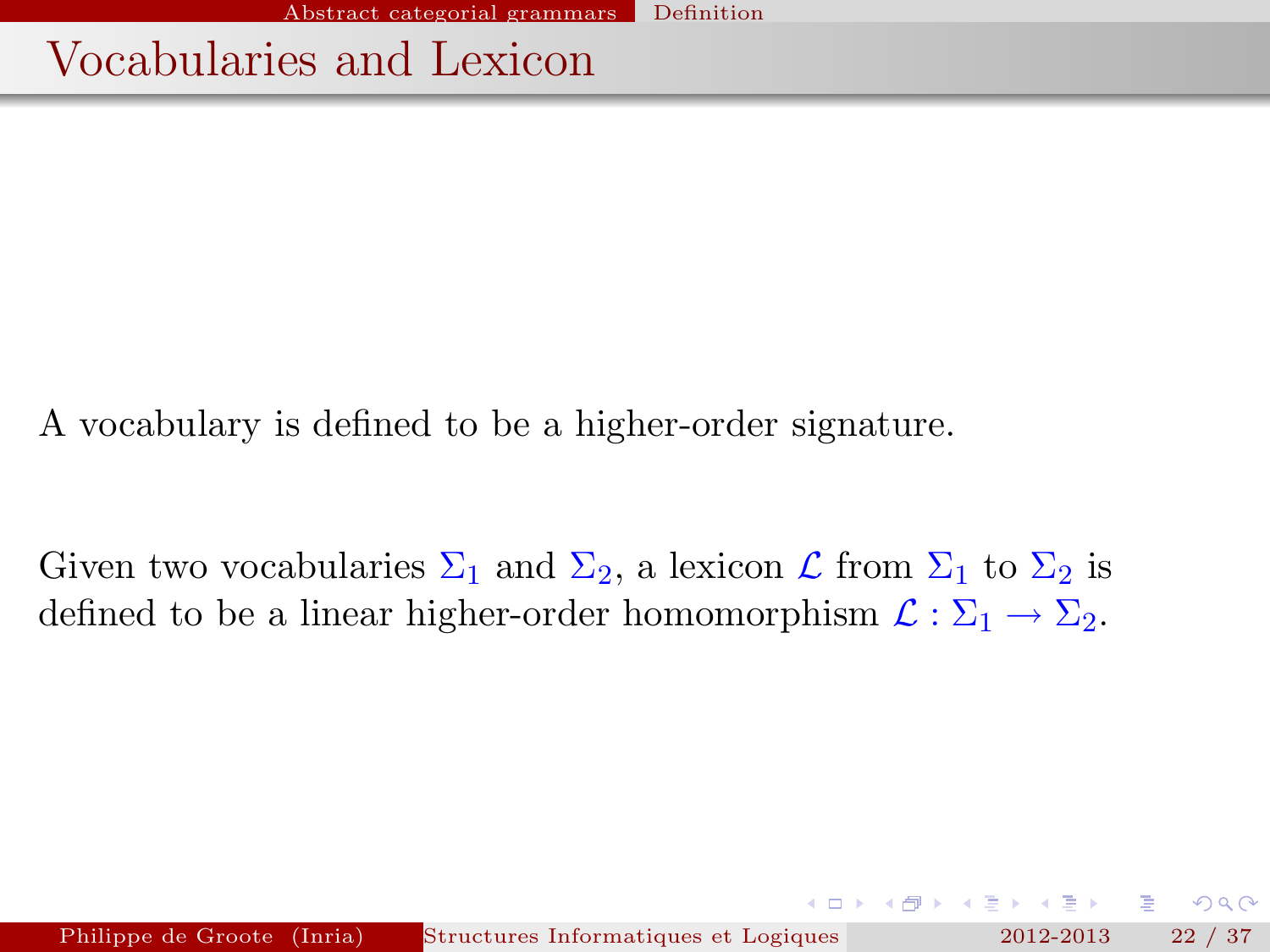# Definition

An abstract categorial grammar is a quadruple

 $\mathcal{G} = \langle \Sigma_1, \Sigma_2, \mathcal{L}, s \rangle$ 

where :

- $\sum_1 = \langle A_1, C_1, \tau_1 \rangle$  and  $\Sigma_2 = \langle A_2, C_2, \tau_2 \rangle$  are two higher-order linear signatures;  $\Sigma_1$  is called the abstract vocabulary and  $\Sigma_2$  is called the object vocabulary;
- $\bullet \mathcal{L} : \Sigma_1 \to \Sigma_2$  is a lexicon from the abstract vocabulary to the object vocabulary;
- $s \in \mathcal{T}(A_1)$  is a type of the abstract vocabulary; it is called the distinguished type of the grammar.

KOD KOD KED KED E JOAN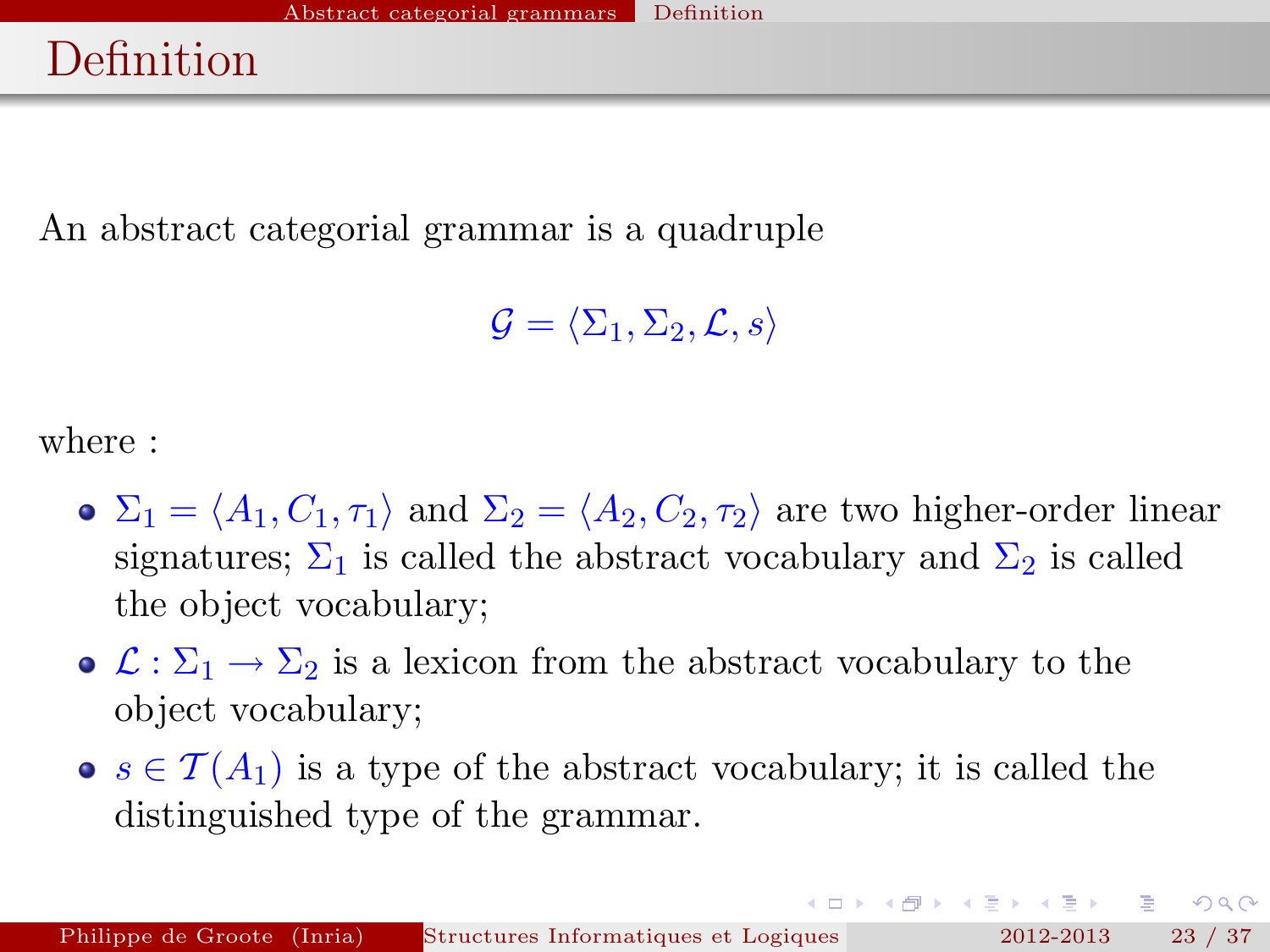- [Context-free grammars](#page-4-0)
	- [Example](#page-4-0)
	- [Abstract syntax as heterogeneous algebra](#page-6-0)
	- [Homomorphism](#page-8-0)
- 3 [Higher-order abstract syntax](#page-11-0)
	- [Higher-order signature](#page-11-0)
	- [Examples](#page-13-0)
	- [Higher-order homomorphism](#page-18-0)

#### 4 [Abstract categorial grammars](#page-20-0)

- **·** [Definition](#page-20-0)
- [Generated languages](#page-23-0)
- [Example](#page-25-0)
- [Language-theoretic example](#page-29-0)
- [Expressive power](#page-33-0)

 $\leftarrow$   $\Box$ 

舌

4 三 下

<span id="page-23-0"></span> $\Omega$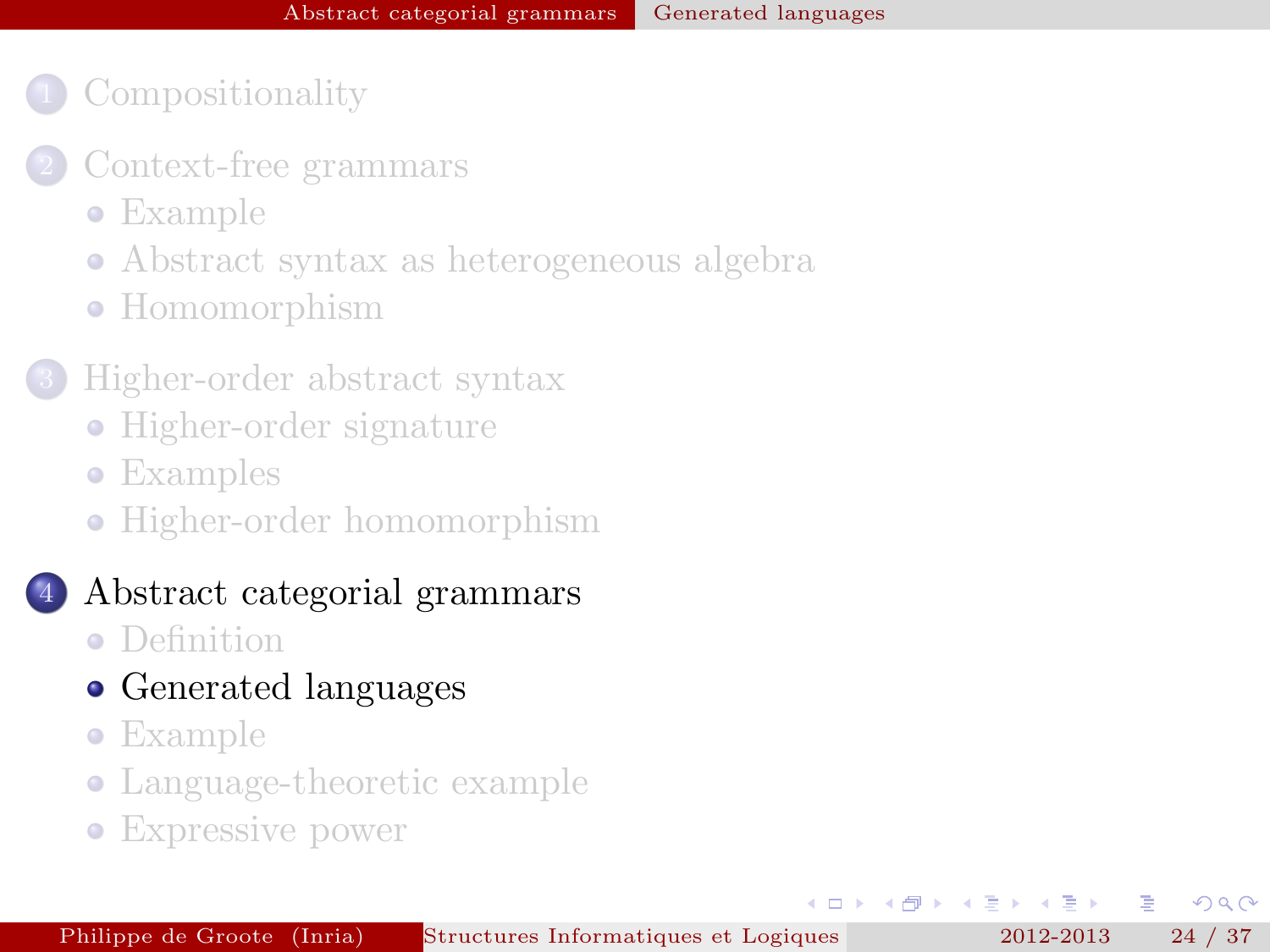Abstract and object language

Let  $\Lambda^{0}(\Sigma)$  be the set of linear  $\lambda$ -terms built upon a higher-order signature Σ. The abstract language generated by  $\mathcal{G}(\mathcal{A}(\mathcal{G}))$  is defined as follows:

 $\mathcal{A}(\mathcal{G}) = \{ t \in \Lambda^0(\Sigma_1) \mid \ \textbf{I}_{\Sigma_1} t : s \text{ is derivable} \}$ 

The object language generated by  $\mathcal{G}(\mathcal{O}(\mathcal{G}))$  is defined to be the image of the abstract language by the term homomorphism induced by the lexicon  $\mathcal{L}$ :

$$
\mathcal{O}(\mathcal{G}) = \{ t \in \Lambda^0(\Sigma_2) \, | \, \exists u \in \mathcal{A}(\mathcal{G}), \, t = \mathcal{L}(u) \}
$$

<span id="page-24-0"></span>◆ロト → 御 ▶ → ヨ ▶ → ヨ ▶ │ ヨ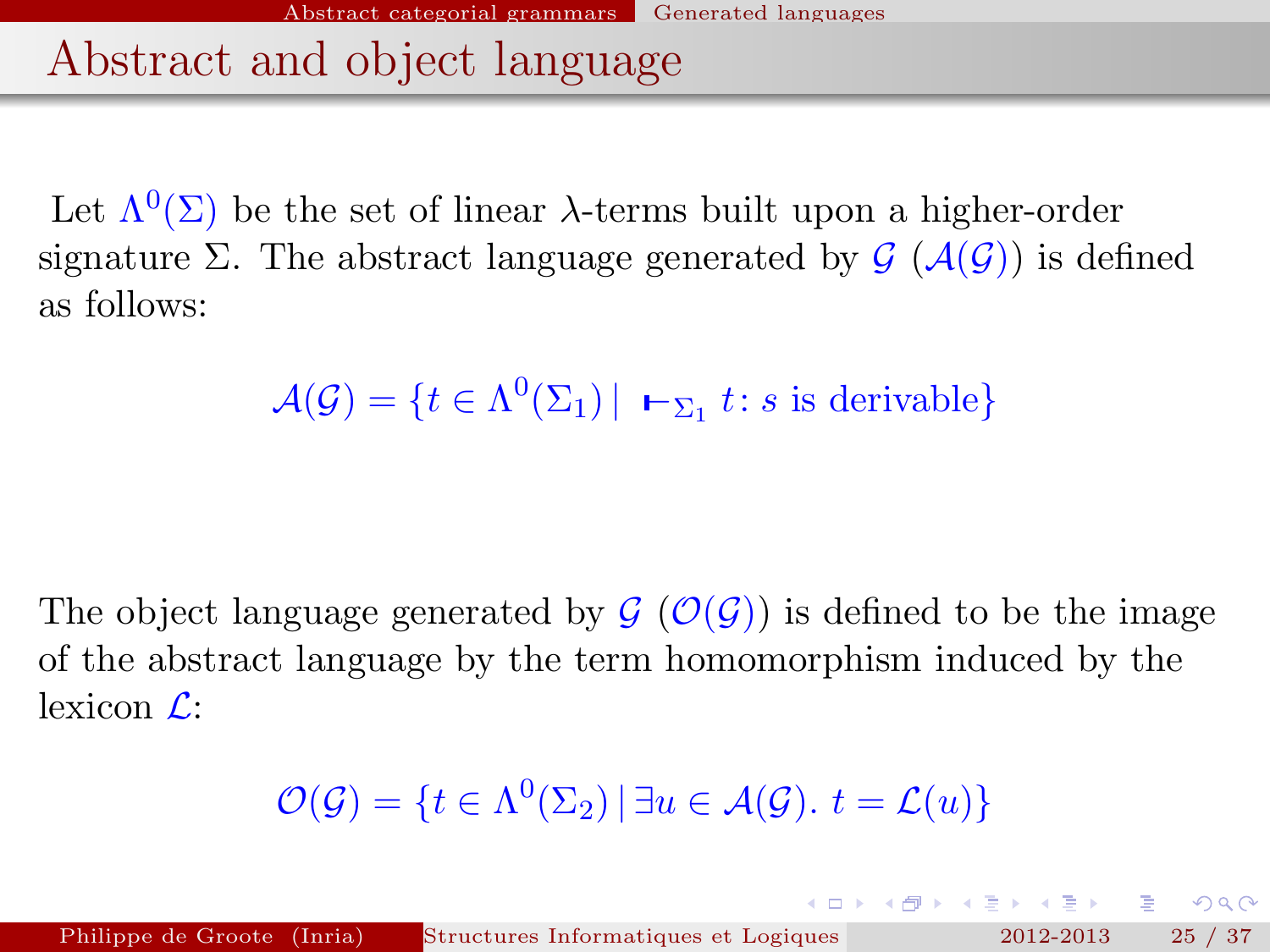- **[Compositionality](#page-2-0)**
- [Context-free grammars](#page-4-0)
	- [Example](#page-4-0)
	- [Abstract syntax as heterogeneous algebra](#page-6-0)
	- [Homomorphism](#page-8-0)
- 3 [Higher-order abstract syntax](#page-11-0)
	- [Higher-order signature](#page-11-0)
	- [Examples](#page-13-0)
	- [Higher-order homomorphism](#page-18-0)

#### 4 [Abstract categorial grammars](#page-20-0)

- **•** [Definition](#page-20-0)
- [Generated languages](#page-23-0)
- [Example](#page-25-0)
- [Language-theoretic example](#page-29-0)
- [Expressive power](#page-33-0)

 $\leftarrow$   $\Box$ 

4 三 下

<span id="page-25-0"></span> $\Omega$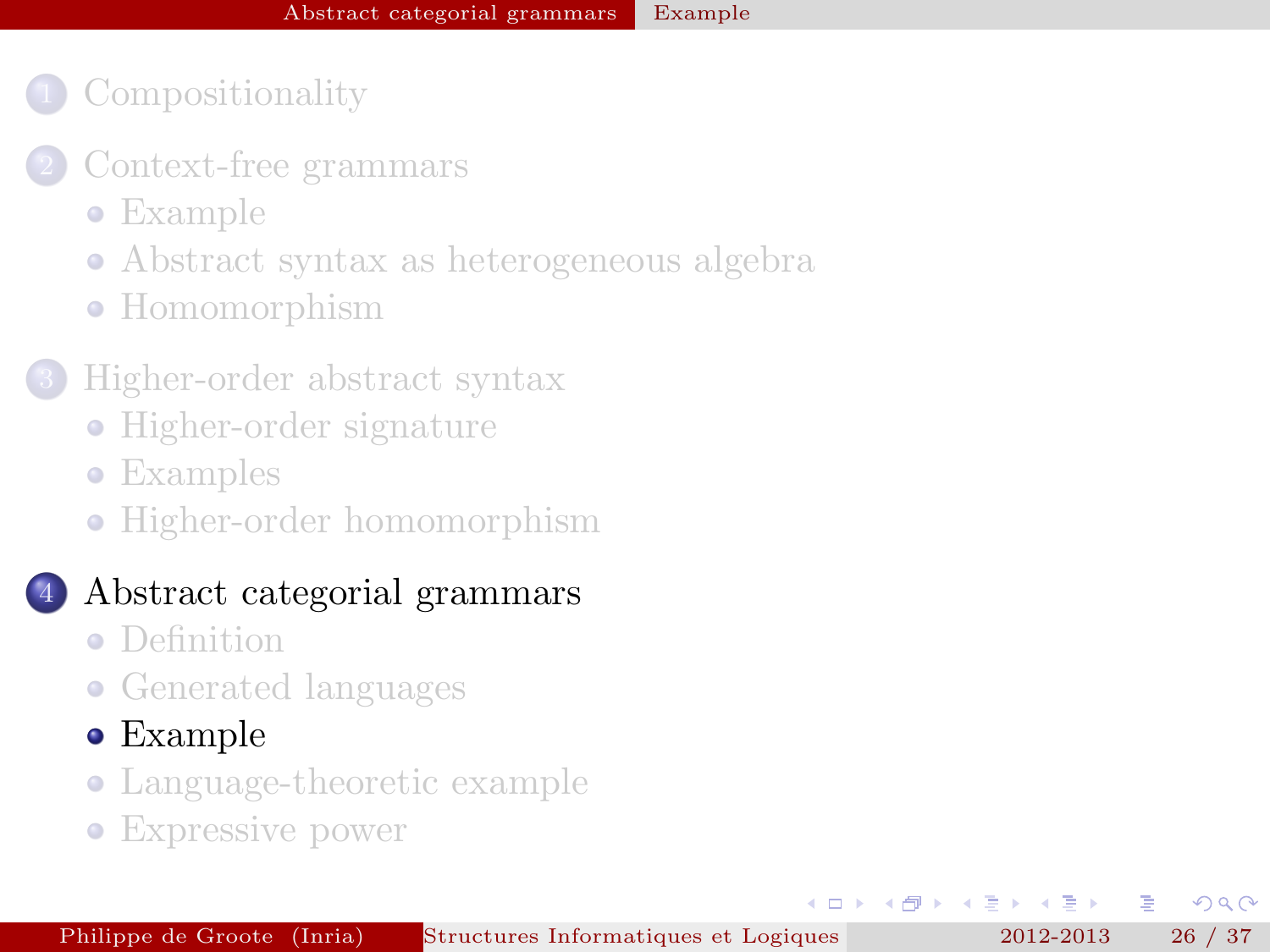# Signatures

 $\Sigma_0: N, NP, S$  : type  $J : NP$  $U : N$ A :  $N \multimap ((NP \multimap S) \multimap S)$  $S : ((NP \neg \circ S) \neg \circ S) \neg \circ (NP \neg \circ S)$  $\Sigma_1$ : /a/, /John/, /seeks/, /unicorn/ : STRING  $\Sigma_2$ :  $\iota, \omicron$  : type  $\wedge$  :  $o$   $\multimap$   $(o \multimap o)$  $\exists$  :  $(\iota \to o) \to o$  $\mathbf{i}$  :  $\mathbf{i}$ unicorn :  $\iota \neg \circ \alpha$ find :  $\iota \neg o(\iota \neg o o)$  $\mathbf{try}$  :  $\iota \neg o((\iota \neg o) \neg o)$ 

<span id="page-26-0"></span>K 何 ▶ K ヨ ▶ K ヨ ▶ │ ヨ │ ◆ 9 Q (^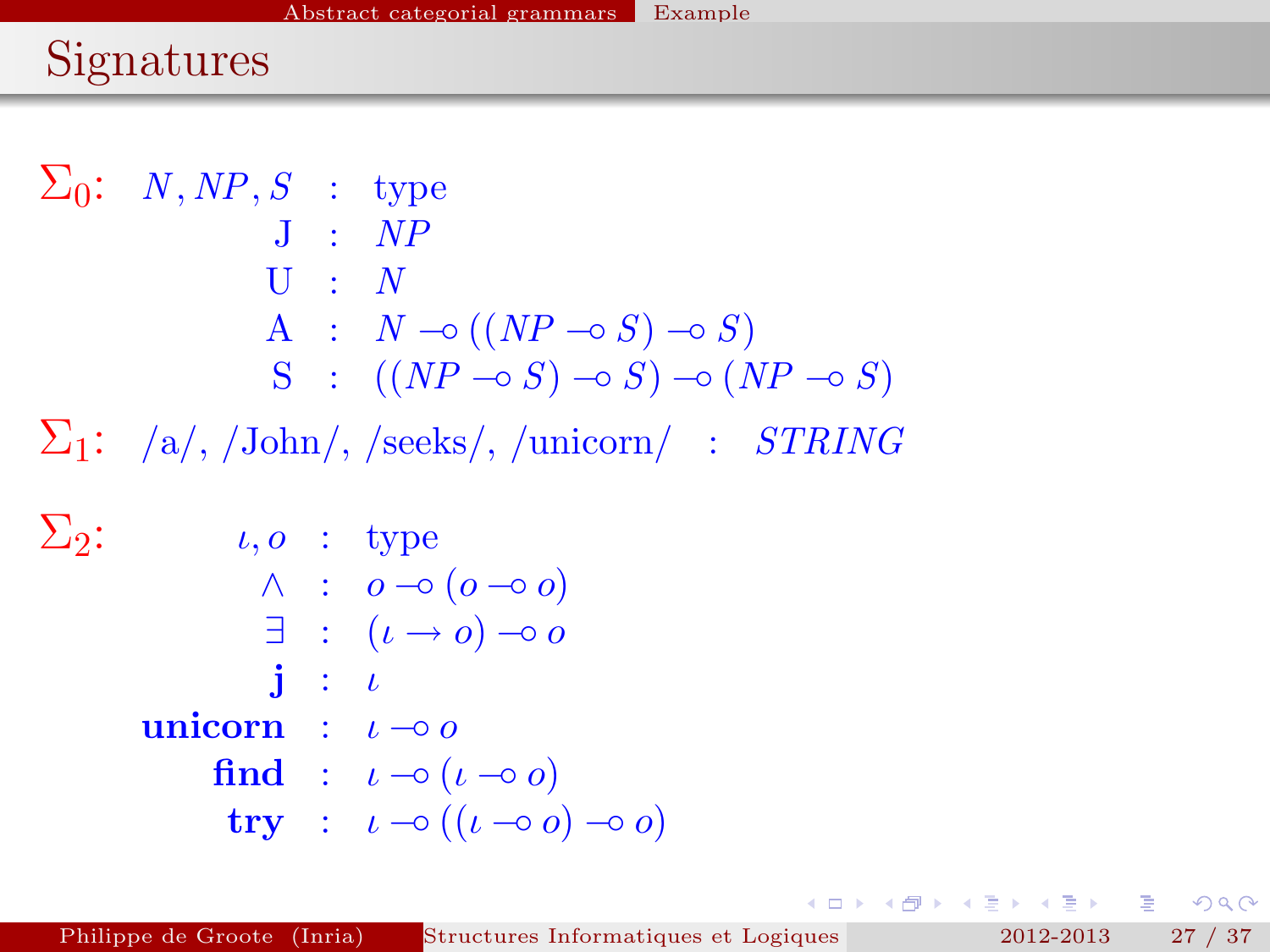## Lexicons

 $\mathcal{L}_1 : \Sigma_0 \to \Sigma_1$ 

$$
N, NP, S := STRING
$$
  
\n
$$
J := /John
$$
  
\n
$$
U := /unionn
$$
  
\n
$$
A := \lambda x.\lambda p. p. ((a/+x))
$$
  
\n
$$
S := \lambda p. \lambda x. p. (\lambda y. x + /seeks/+y)
$$

 $\mathcal{L}_2 : \Sigma_0 \to \Sigma_2$ 

<span id="page-27-0"></span>
$$
N := \iota \to o
$$
  
\n
$$
NP := \iota
$$
  
\n
$$
S := o
$$
  
\n
$$
J := \mathbf{j}
$$
  
\n
$$
U := \lambda x.\text{uniform } x
$$
  
\n
$$
A := \lambda p.\lambda q.\exists x. px \land qx
$$
  
\n
$$
S := \lambda p.\lambda x.\text{try } x (\lambda y. p (\lambda z.\text{find } y z))
$$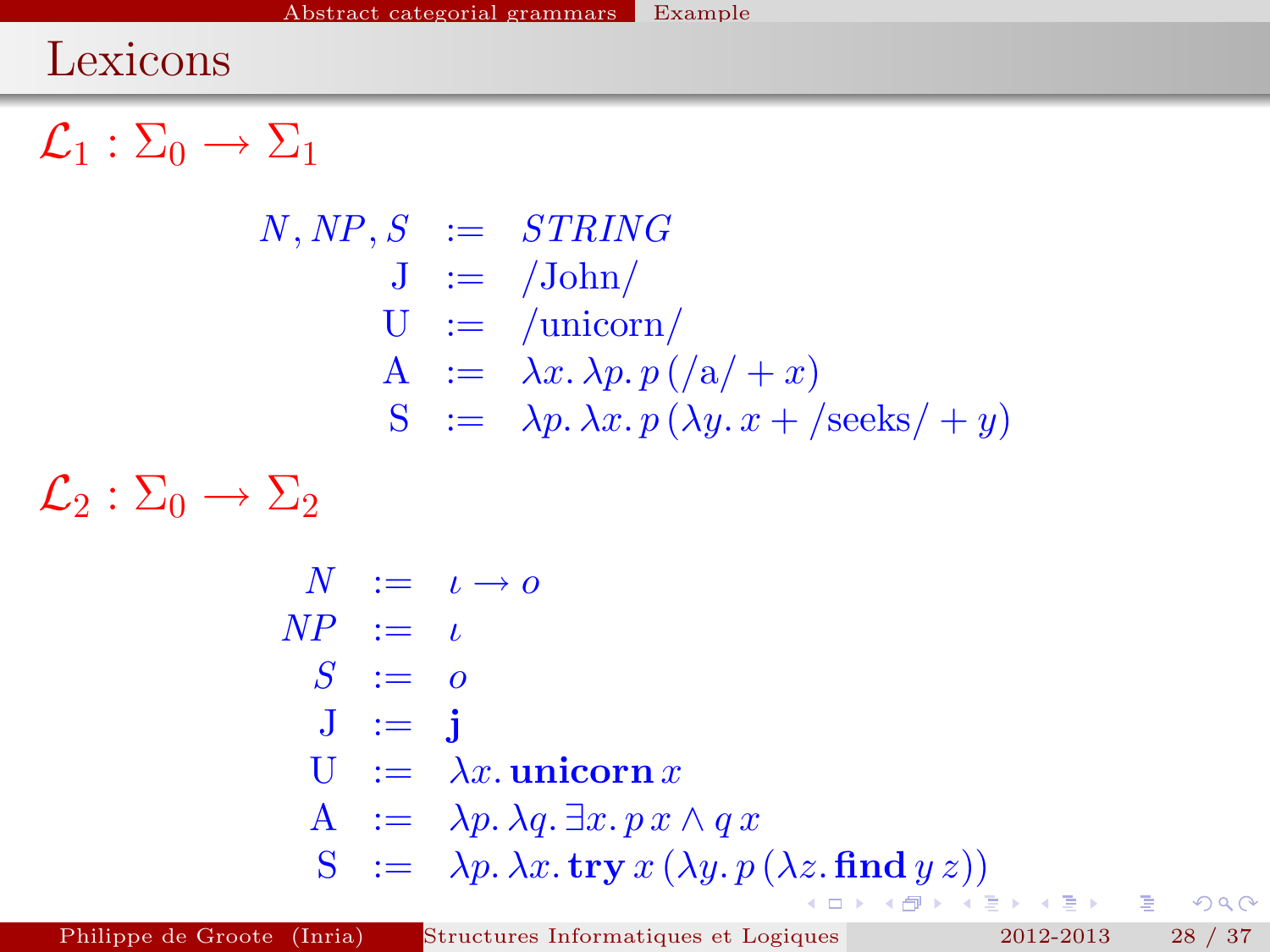Syntax/semantics transfer

We have that:

 $\mathcal{L}_1(S (A U) J) = / \text{John} / + / \text{seeks} / + / \text{a} / + / \text{uniform} /$ 

 $\mathcal{L}_2(S(A U) J) = \mathbf{try} \mathbf{i} (\lambda x. \exists y. \text{unicorn } y \wedge \mathbf{find } x y)$ 

 $\mathcal{L}_1(A \cup (\lambda x. S (\lambda k. k x) J)) = \frac{\text{John}}{\text{seeks}} + \frac{\text{ale}}{\text{ale}} + \frac{\text{unicorn}}{\text{ale}}$ 

 $\mathcal{L}_2(A \cup (\lambda x. S(\lambda k. k x) J)) = \exists y.$  unicorn  $y \wedge \text{try } j(\lambda x.$  find  $xy)$ 

<span id="page-28-0"></span>K □ X K @ X K 할 X K 할 X \_ 할 X YO Q @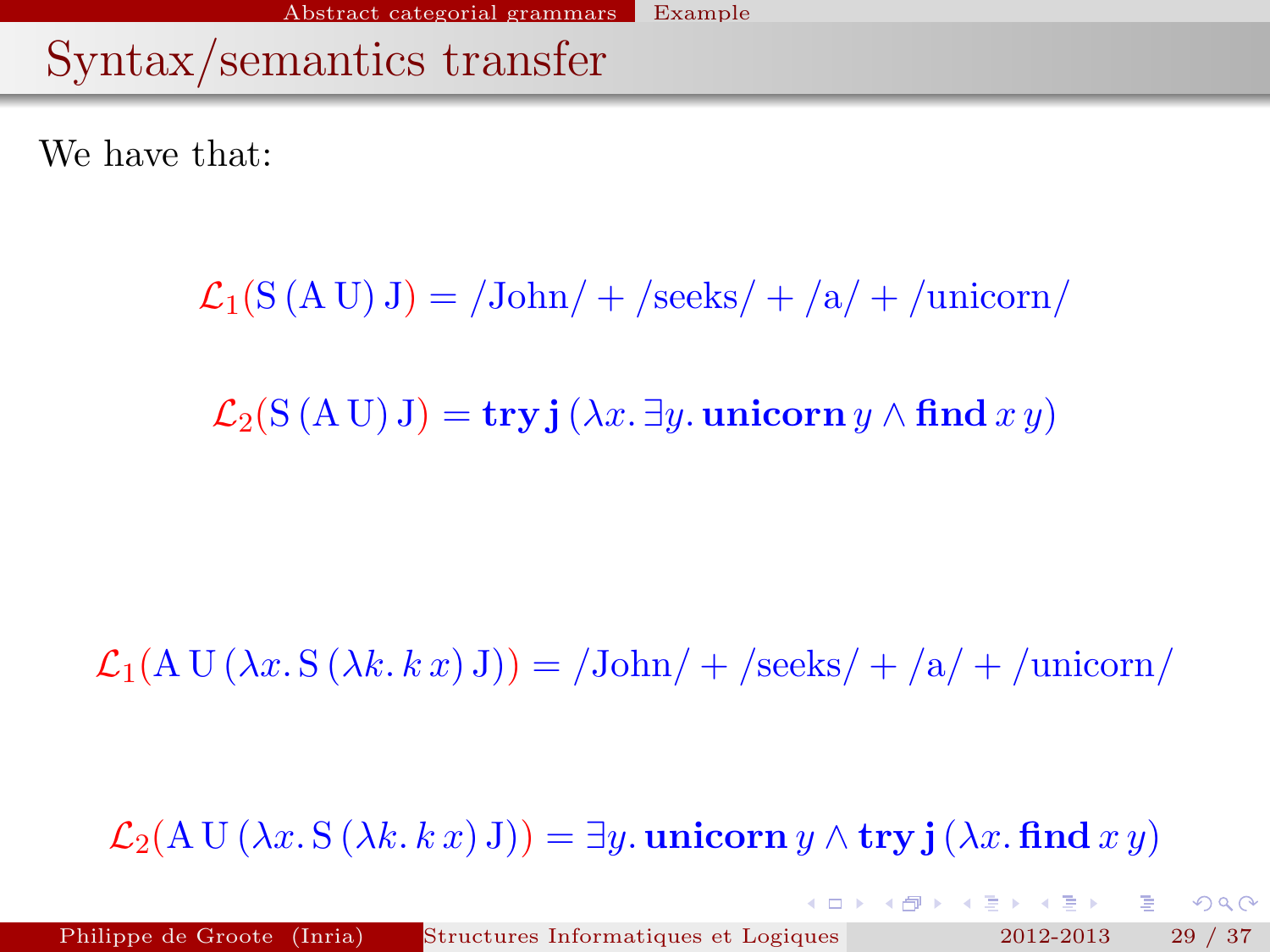- [Context-free grammars](#page-4-0)
	- [Example](#page-4-0)
	- [Abstract syntax as heterogeneous algebra](#page-6-0)
	- [Homomorphism](#page-8-0)

#### 3 [Higher-order abstract syntax](#page-11-0)

- [Higher-order signature](#page-11-0)
- [Examples](#page-13-0)
- [Higher-order homomorphism](#page-18-0)

#### 4 [Abstract categorial grammars](#page-20-0)

- **•** [Definition](#page-20-0)
- [Generated languages](#page-23-0)
- [Example](#page-25-0)

#### [Language-theoretic example](#page-29-0)

[Expressive power](#page-33-0)

 $\leftarrow$   $\Box$ 

4 原 8 1

<span id="page-29-0"></span> $\Omega$ 

舌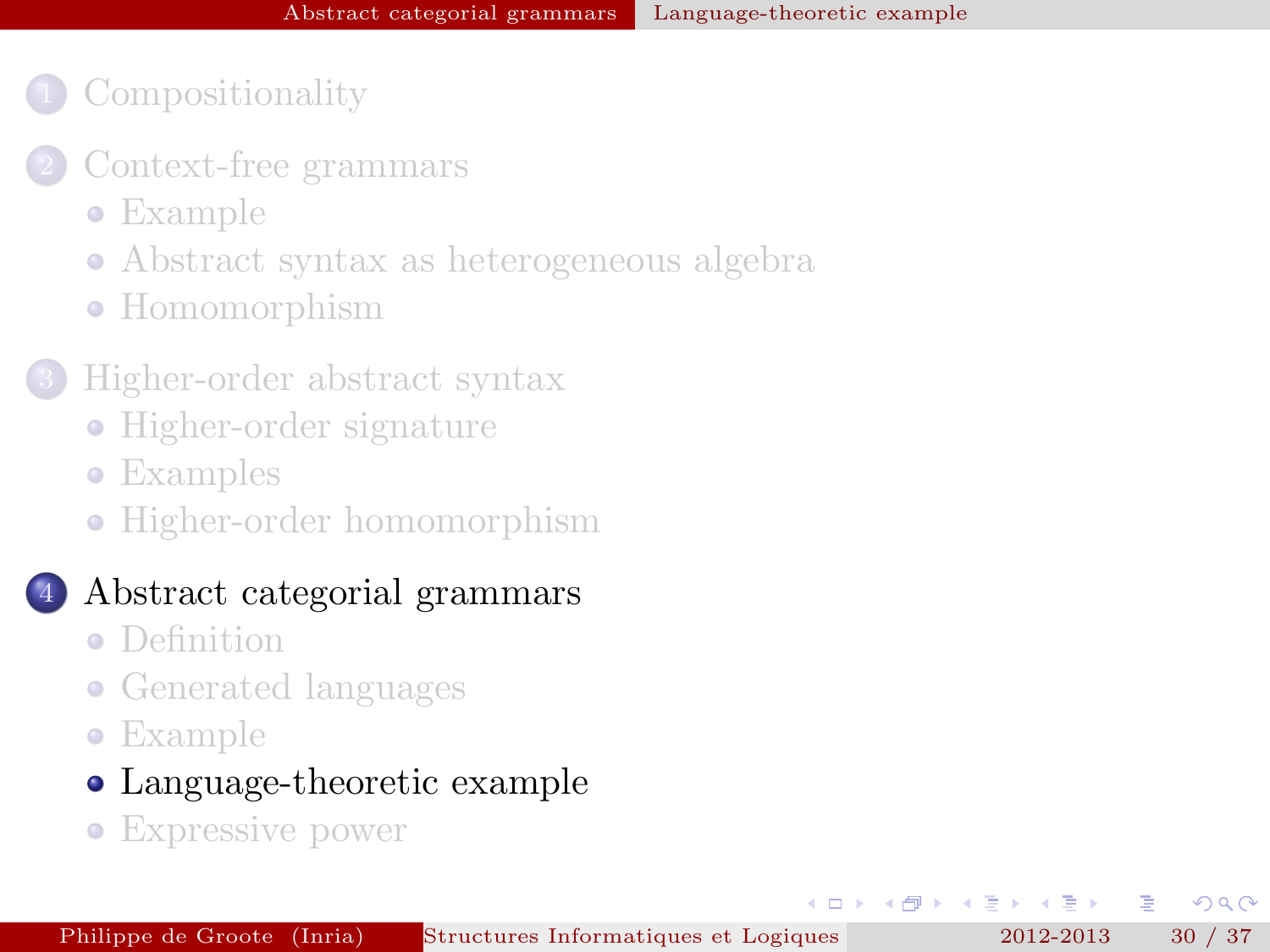# Context-free grammars

 $S \to \epsilon$  $S \to aSb$ 

Abstract vocabulary :

 $S:$  type  $A : S$  $B : S \multimap S$ 

Lexicon :

$$
S := string
$$
  
\n
$$
A := \epsilon
$$
  
\n
$$
B := \lambda x. a + x + b
$$

Philippe de Groote (Inria) Structures Informatiques et Logiques pour la Modielisation 2012-2013 31 / 37

重

 $2Q$ 

 $\mathcal{A} \xrightarrow{\sim} \mathcal{B} \rightarrow \mathcal{A} \xrightarrow{\sim} \mathcal{B} \rightarrow$ 

(ロ) ( d )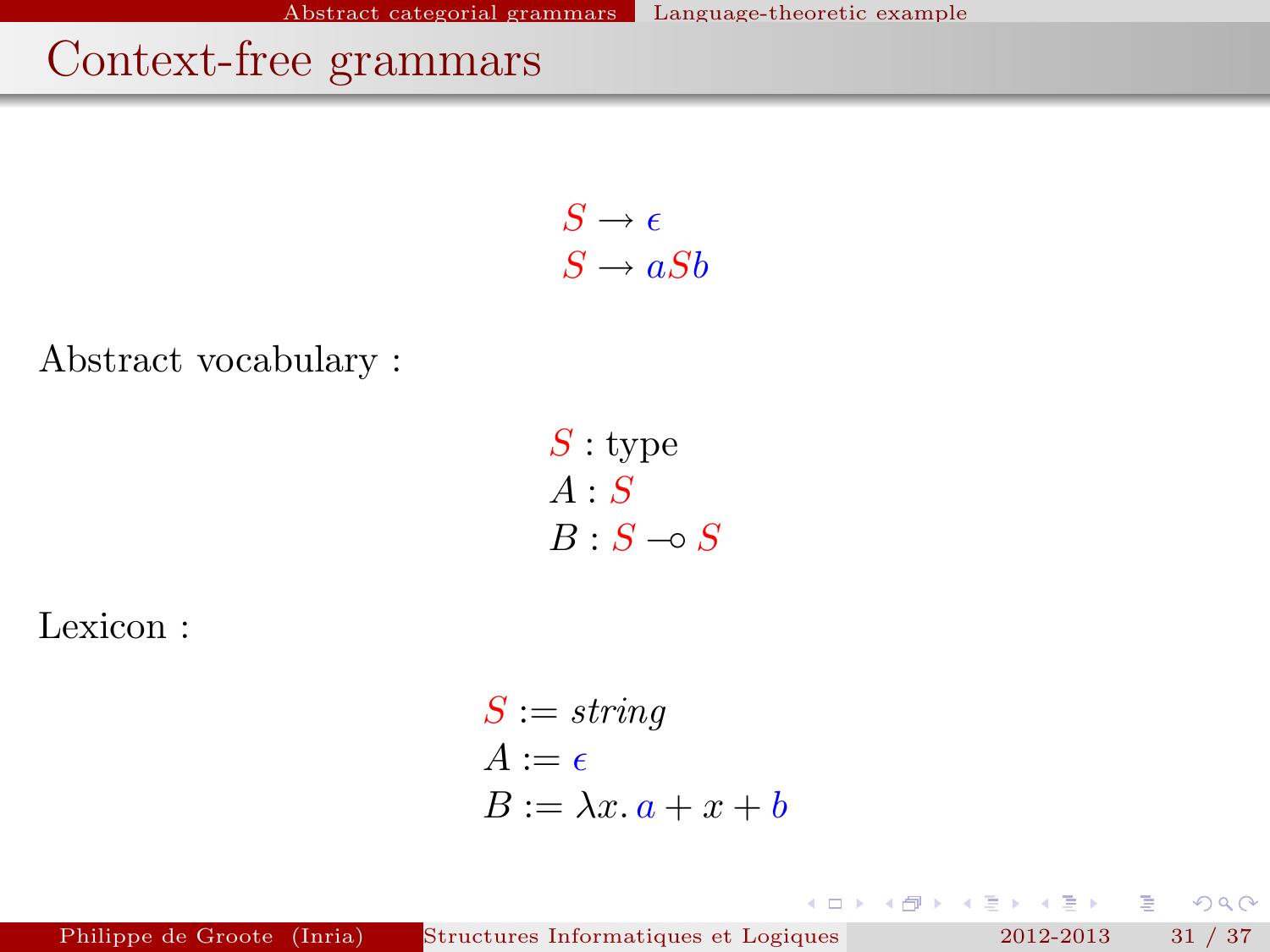# Tree-adjoining grammars



Abstract vocabulary :

$$
S, S', S'' : \text{type}
$$
  

$$
A : (S'' \neg S') \neg S
$$
  

$$
B : S'' \neg S (S'' \neg S') \neg S'
$$
  

$$
C : S'' \neg S'
$$

Lexicon :

$$
S, S', S'':= string
$$
  
\n
$$
A := \lambda f. f \in
$$
  
\n
$$
B := \lambda x. \lambda g. a + g (b + x + c) + d
$$
  
\n
$$
C := \lambda x. x
$$

4.000 - 4 €

Philippe de Groote (Inria) Structures Informatiques et Logiques pour la Modielisation 2012-2013 32 / 37

重

 $2Q$ 

÷,

∢ 重  $\mathbf{p}$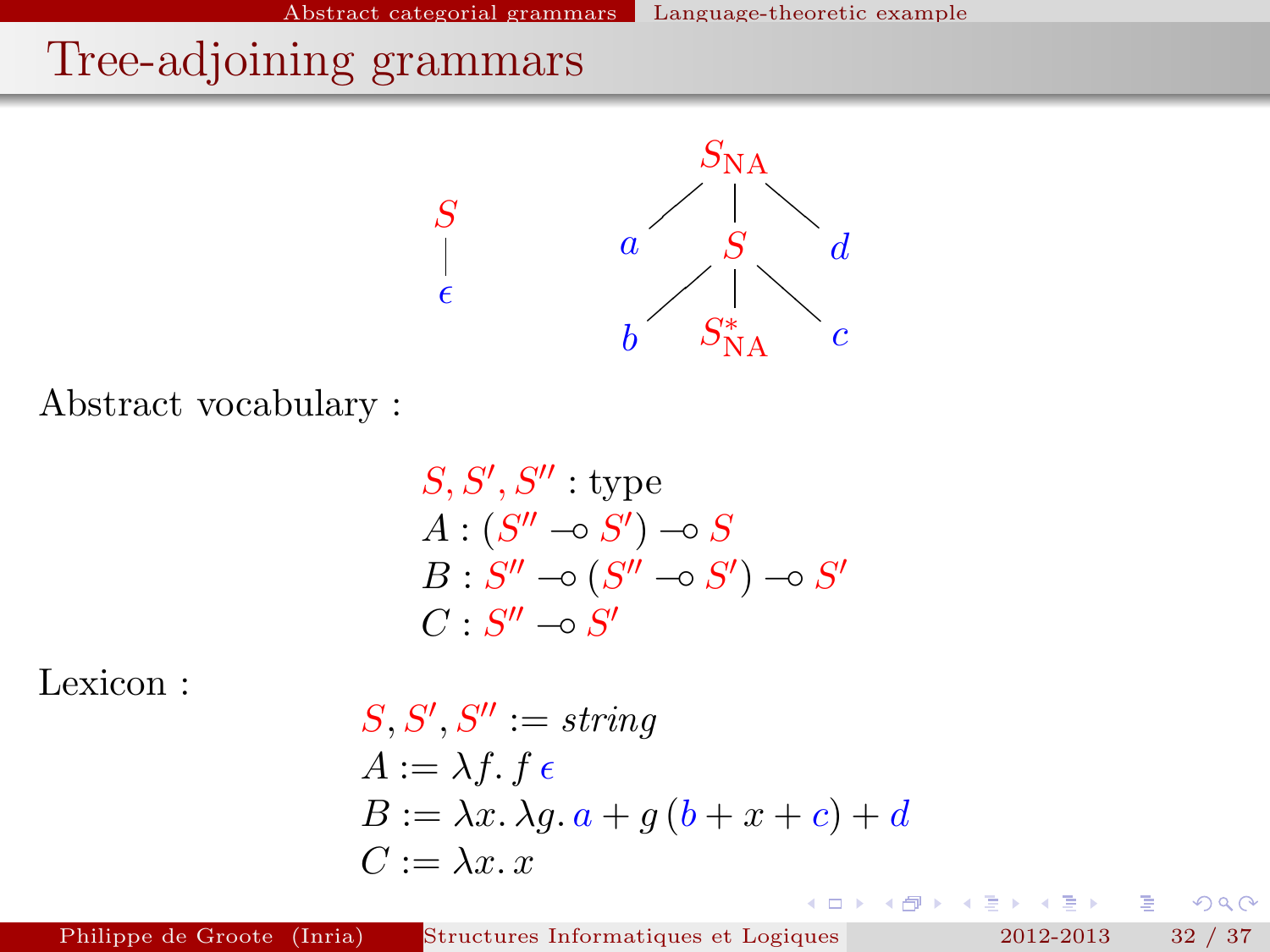# Tree-adjoining grammars revisited



Abstract vocabulary :

 $T, S:$  type  $A: T \multimap S$  $B: T \multimap T$  $C \cdot T$ 

Lexicon :

$$
S := string
$$
  
\n
$$
T := string \rightarrow string
$$
  
\n
$$
A := \lambda f. f \in
$$
  
\n
$$
B := \lambda g. \lambda x. a + g (b + x + c) + d
$$
  
\n
$$
C := \lambda x. x
$$

 $\overline{a}$ 

重

E

4 重

 $290$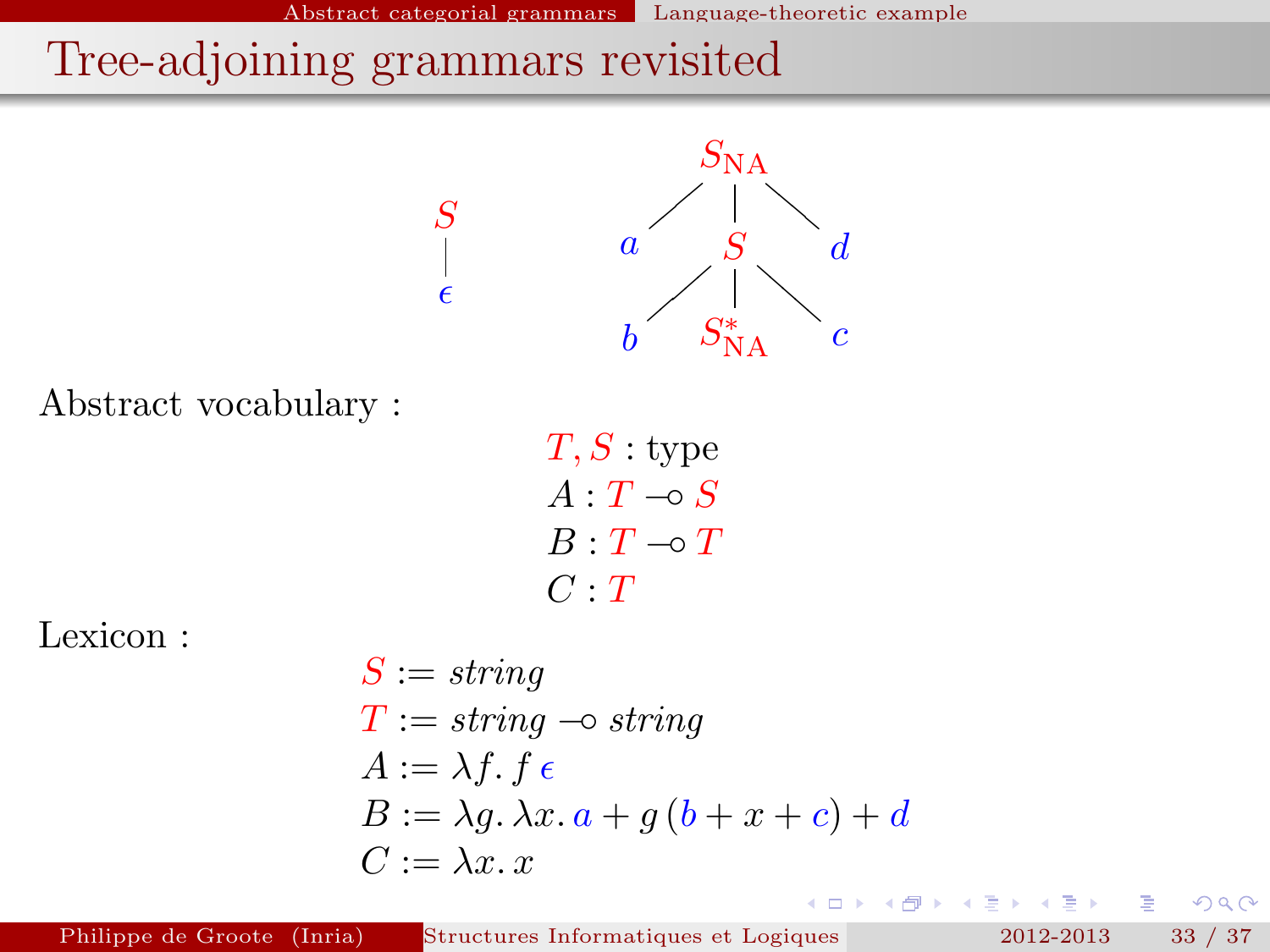- [Context-free grammars](#page-4-0)
	- [Example](#page-4-0)
	- [Abstract syntax as heterogeneous algebra](#page-6-0)
	- [Homomorphism](#page-8-0)

#### 3 [Higher-order abstract syntax](#page-11-0)

- [Higher-order signature](#page-11-0)
- [Examples](#page-13-0)
- [Higher-order homomorphism](#page-18-0)

#### 4 [Abstract categorial grammars](#page-20-0)

- **•** [Definition](#page-20-0)
- [Generated languages](#page-23-0)
- [Example](#page-25-0)
- [Language-theoretic example](#page-29-0)
- [Expressive power](#page-33-0)

 $\leftarrow$   $\Box$ 

舌

<span id="page-33-0"></span> $\Omega$ 

 $\rightarrow$   $\equiv$   $\rightarrow$ 

4 原 8 1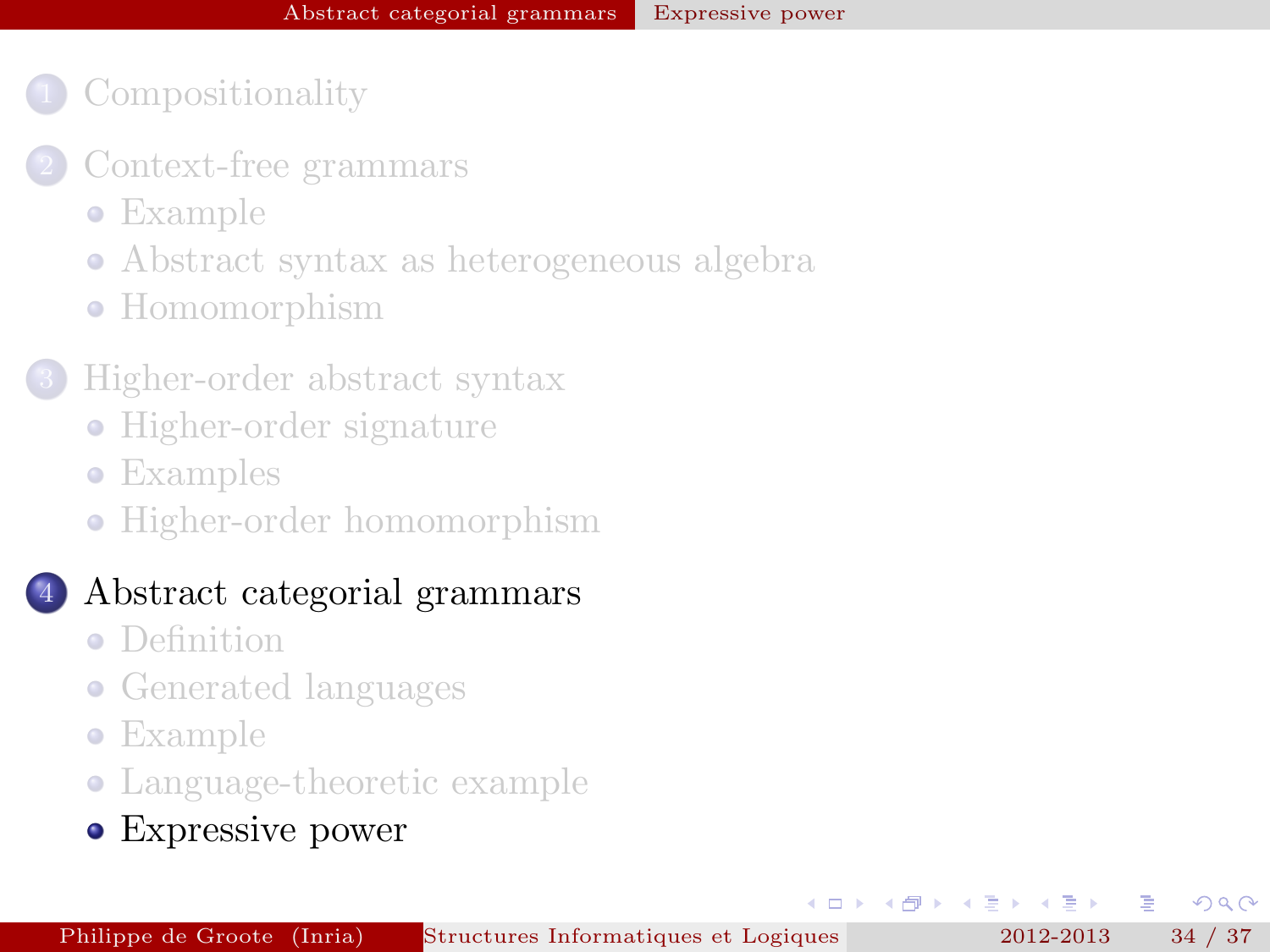## Abstract categorial hierarchy

Let  $\mathcal{G} = \langle \Sigma, \Xi, \mathcal{L}, s \rangle$ . Define the *order* and the *complexity* of  $\mathcal{G}$ :

- o ord $(\mathcal{G}) = \max\{\text{ord}(\tau_{\Sigma}(c)) \mid c \in C_{\Sigma}\}.$
- comp $(\mathcal{G}) = \max\{\text{ord}(\mathcal{L}(a)) \mid a \in A_{\Sigma}\}.$

Define:

 $\bullet$   $\mathbf{G}(m, n) = \{ \mathcal{G} \mid \text{ord}(\mathcal{G}) \leq m \text{ and } \text{comp}(\mathcal{G}) \leq n \}$  $\mathcal{L}(m, n) = \{ \mathcal{O}(\mathcal{G}) \, | \, \mathcal{G} \in \mathbf{G}(m, n) \}$ 

For all  $m, n \geq 1$ ,  $\mathcal{L}(m, n+1) \subset \mathcal{L}(m+1, n)$ .

For all  $m, n > 1$ ,  $\mathcal{L}(m+3, n) \subset \mathcal{L}(m+2, n+1)$ .

**STATE** 

 $QQ$ 

 $(0,1)$   $(0,1)$   $(0,1)$   $(1,1)$   $(1,1)$   $(1,1)$   $(1,1)$   $(1,1)$   $(1,1)$   $(1,1)$   $(1,1)$   $(1,1)$   $(1,1)$   $(1,1)$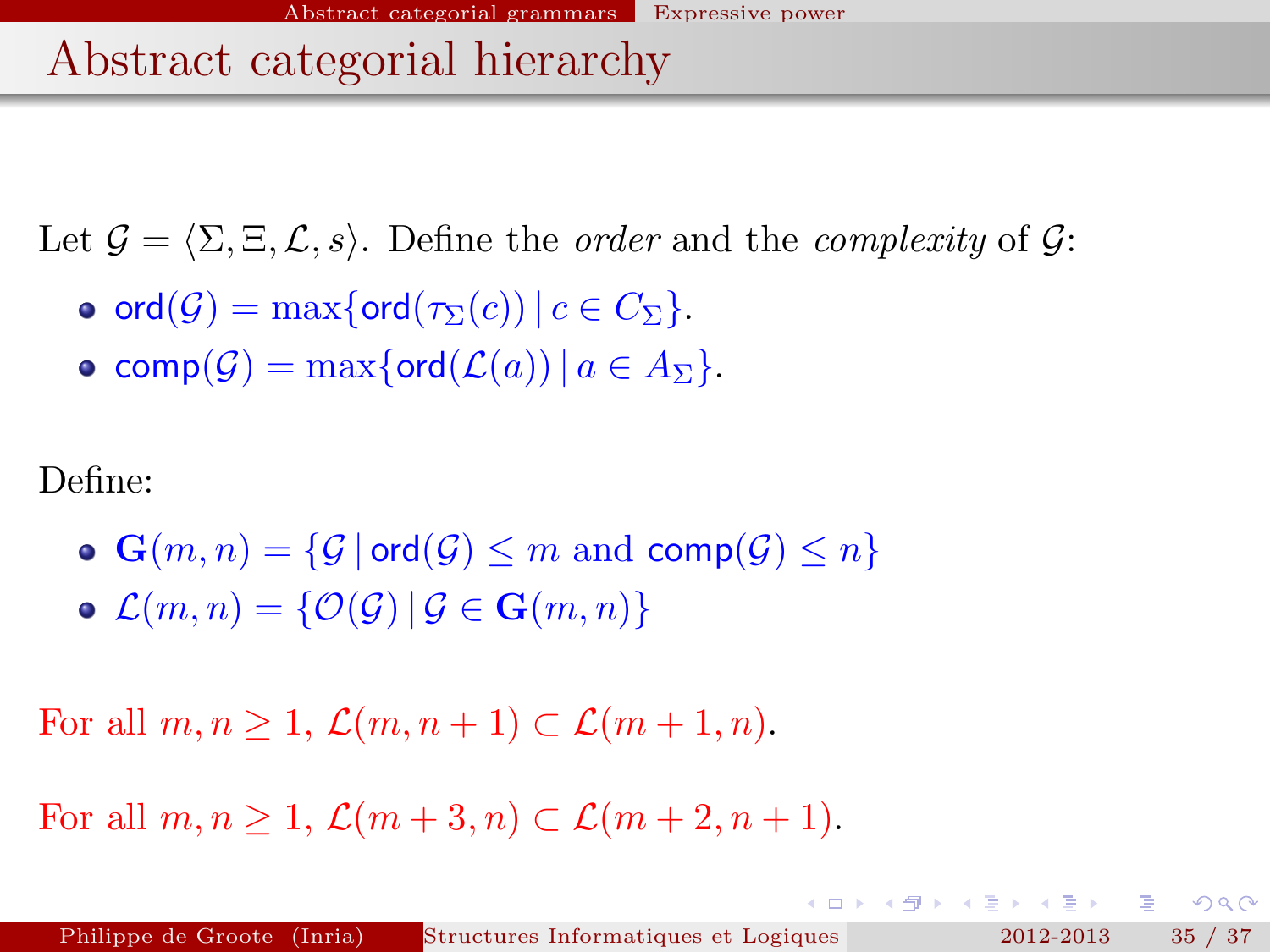Abstract categorial grammars Expressive power

# Second-order hierarchy of string languages

| $\mathcal{L}(2,1)$            | regular languages                              |  |
|-------------------------------|------------------------------------------------|--|
| $\overline{\mathcal{L}(2,2)}$ | context-free languages                         |  |
| $\mathcal{L}(2,3)$            | well-nested mildly context-sensitive languages |  |
| $\mathcal{L}(2,4)$            | mildly context-sensitive languages             |  |
| $\mathcal{L}(2, 4+n)$         | $\mathcal{L}(2,4)$                             |  |

Philippe de Groote (Inria) Structures Informatiques et Logiques pour la Modielisation 2012-2013 36 / 37

 $\leftarrow$   $\equiv$   $\rightarrow$ 

 $\leftarrow$   $\Box$  $\leftarrow$   $2Q$ 

重